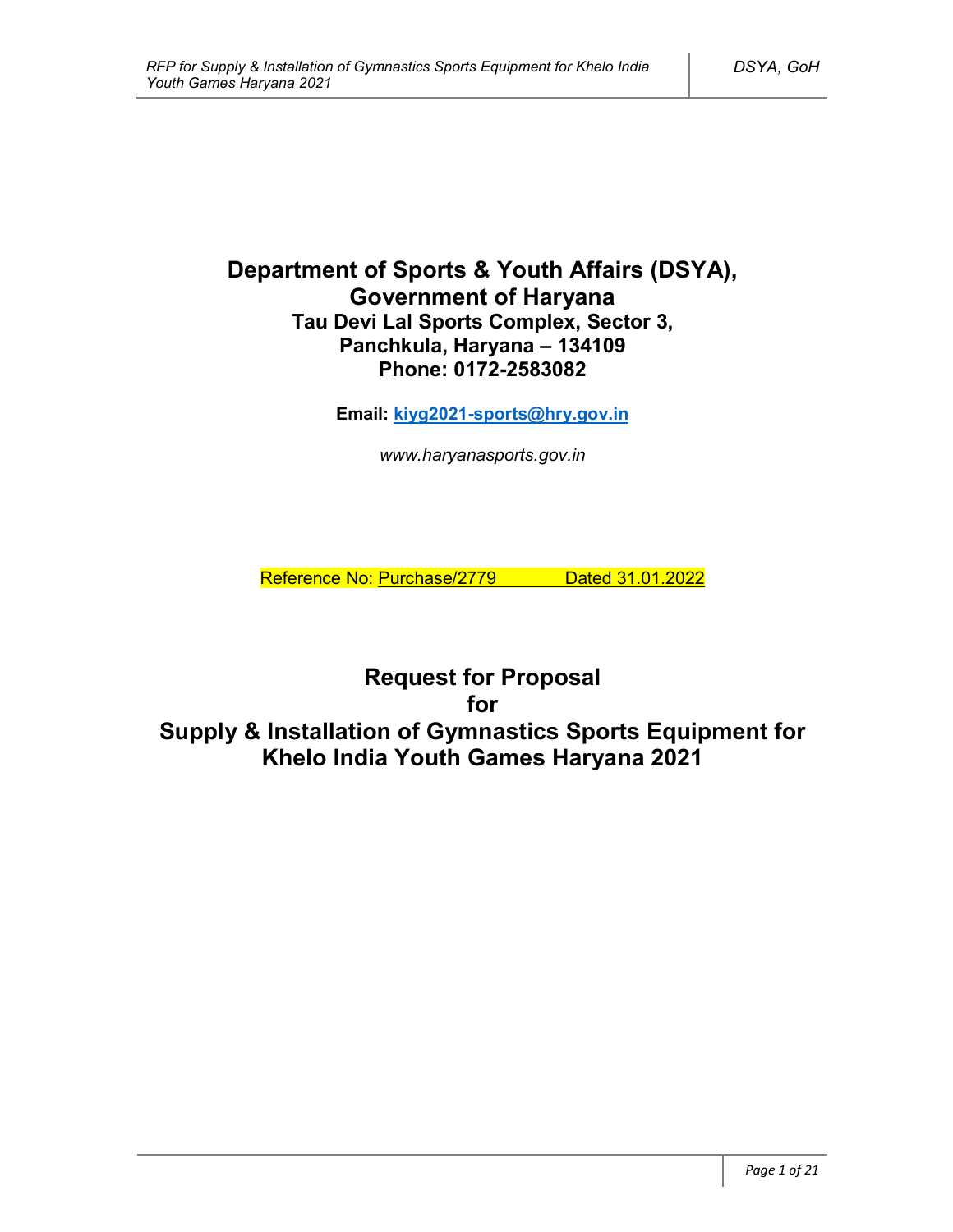#### **Department of Sports & Youth Affairs (DSYA), Government of Haryana Tau Devi Lal Sports Complex, Sector 3 Panchkula, Haryana – 134109**

Email: kiyg2021-sports@hry.gov.in www.sportsharyana.gov.in

## **RFP No.: Purchase/2779 <b>Dated: 31.01.2022**

### **NOTICE INVITING TENDER (NIT)**

DSYA invites Bids under two bid-basis, i.e. Technical Bid and Financial Bid for *'Supply & Installation of Gymnastics Sports Equipment for Khelo India Youth Games Haryana 2021'* for Department of Sports & Youth Affairs *(DSYA)*.

The interested bidders should submit their bids online and physical copies of **only technical proposal** to Tau Devi Lal Sports Complex, Sector 3, Department of Sports & Youth Affairs, Govt. of Haryana, Panchkula, Haryana - 134109, on or before 10-02-2022**.**

Bidders have to download the Bid documents from the e-procurement portal i.e. https://etenders.hry.nic.in after registering themselves on portal and submit e-bids after payment of Bid Processing Fee & Bid Document Fee before last date & time of downloading the e-bids online

All Bidders are advised to see Amendments to RFP, if any, before submission of the bids. In case the Bidder does not submit the amended bids/amendments, it shall be presumed that Bidder has seen the amendments/Amended bids and e-bid shall be evaluated accordingly.

In case schedule date of submission / tender opening date are declared as holiday then tender will be submitted/ opened on the very next working day on earlier schedule time.

DSYA reserves the right to cancel the bid at any time or amend/withdraw any of the terms and conditions contained in the Bid Document without assigning any reason thereof.

> **CEO, Khelo India Youth Games Department of Sports & Youth Affairs Haryana**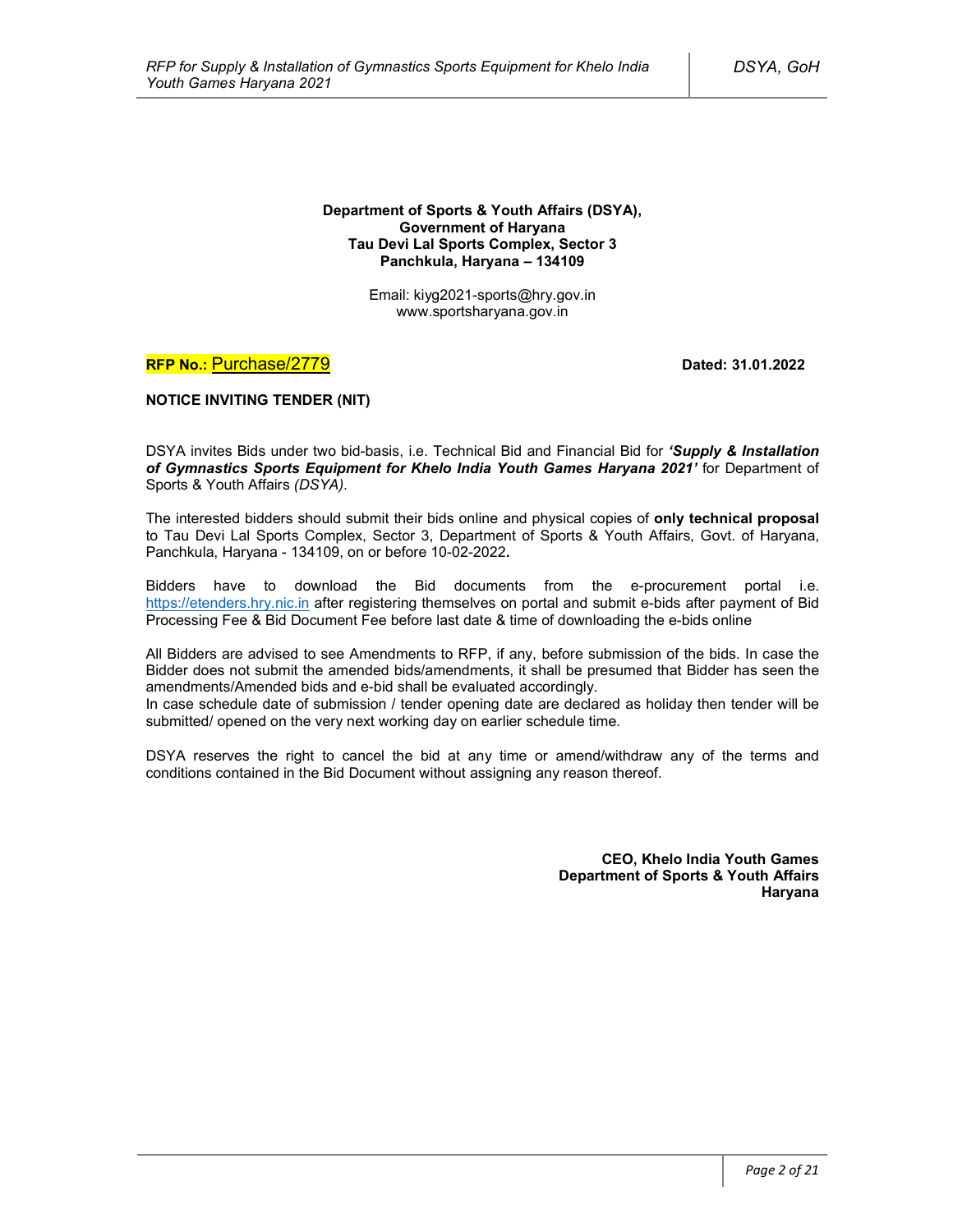### **1. DETAILED NOTICE INVITING E-TENDER**

e-Tender is invited in single stage two cover system i.e. Request for Technical Bid **(online Bid under Technical Envelope and hard copy submission with mentioning Page No)** and Request for Financial Bid (comprising of price bid Proposal under online available Commercial Envelope):

| Sr. No. | <b>Information</b>                                                 | <b>Details</b>                                                                                                                                                                                                                                                                                         |
|---------|--------------------------------------------------------------------|--------------------------------------------------------------------------------------------------------------------------------------------------------------------------------------------------------------------------------------------------------------------------------------------------------|
|         | Description of Goods                                               | <b>Gymnastics Sports Equipment</b><br>(Annexure-I)                                                                                                                                                                                                                                                     |
| 2       | EMD (to be deposited online) *                                     | $95.000/-$<br><b>Account Holder Name: Director,</b><br>Department of Sports & Youth Affairs<br><b>Bank Name: State Bank of India</b><br><b>Account No.: 39454876084</b><br><b>IFSC Code: SBIN0050969</b><br><b>MICR No.: 160002173</b><br>Validity period for the EMD will be up to<br>30th June, 2022 |
| 3       | Tender Document Fee*                                               | $5.000/-$                                                                                                                                                                                                                                                                                              |
| 4       | e-Service Fee (to be deposited online)                             | 1,000 + 18% GST                                                                                                                                                                                                                                                                                        |
| 5       | Start Date & Time of Bid Preparation and<br>Submission             | 01.02.2022, 11.00 Hrs                                                                                                                                                                                                                                                                                  |
| 6       | Expiry Date & Time of bid for EMD<br>submission                    | 09.02.2022                                                                                                                                                                                                                                                                                             |
| 7       | Last date and time for submission of<br>proposals through e-Tender | 10.02.2022                                                                                                                                                                                                                                                                                             |

**Note: For relaxation of Tender Fee & EMD** Please refer "Haryana State Public Procurement Policy for MSME -2016" notified vide G.O.No.2/2/2016-4IBII (1) dated20-10-2016 and for Startups/first generation Entrepreneurs as notified vide G.O. No.2/2/2016-4IB-II dated 03.01.2019.

## **2. DATA SHEET**

| Sr. No.        | <b>Activity Description</b>                                                                                  | <b>Details</b>                                                                                                                    |
|----------------|--------------------------------------------------------------------------------------------------------------|-----------------------------------------------------------------------------------------------------------------------------------|
|                | RFP No. and Date of Availability of RFP                                                                      | RFP No.: Purchase/2779<br>Date: 31.01.2022                                                                                        |
|                |                                                                                                              |                                                                                                                                   |
| 2              | <b>Proposal Due Date</b>                                                                                     | 10.02.2022                                                                                                                        |
| 3              | Technical Proposal Opening Date and<br>submission of hard copy of technical<br>proposal with proper binding. | 11.02.2022, 10.00 Hrs                                                                                                             |
| 4              | <b>Financial Proposal Opening</b>                                                                            | To be communicated later                                                                                                          |
| 5              | Letter of Award (LOA)                                                                                        | To be communicated later                                                                                                          |
| 6              | Office Address - Venue for opening and<br>evaluation of Bids                                                 | Department of Sports & Youth Affairs<br>Govt. of Haryana<br>Tau Devi Lal Sports Complex, Sector 3,<br>Panchkula, Haryana - 134109 |
| $\overline{7}$ | <b>Contact Details</b>                                                                                       | Contact Person:<br>Mr. Rajesh Kumar, Superintendent<br>Email id: kiyg2021-sports@hry.gov.in<br>Mobile No: +91 7717307781          |
| 8              | <b>Tender Documents on Website</b>                                                                           | URL for e-tender<br>https://etenders.hry.nic.in/nicgep/app<br>http://www.haryanasports.gov.in/                                    |
| 9              | Method of Selection                                                                                          | Pre-Qualification & L1                                                                                                            |
| 10             | <b>Bid Validity Period</b>                                                                                   | 90 days                                                                                                                           |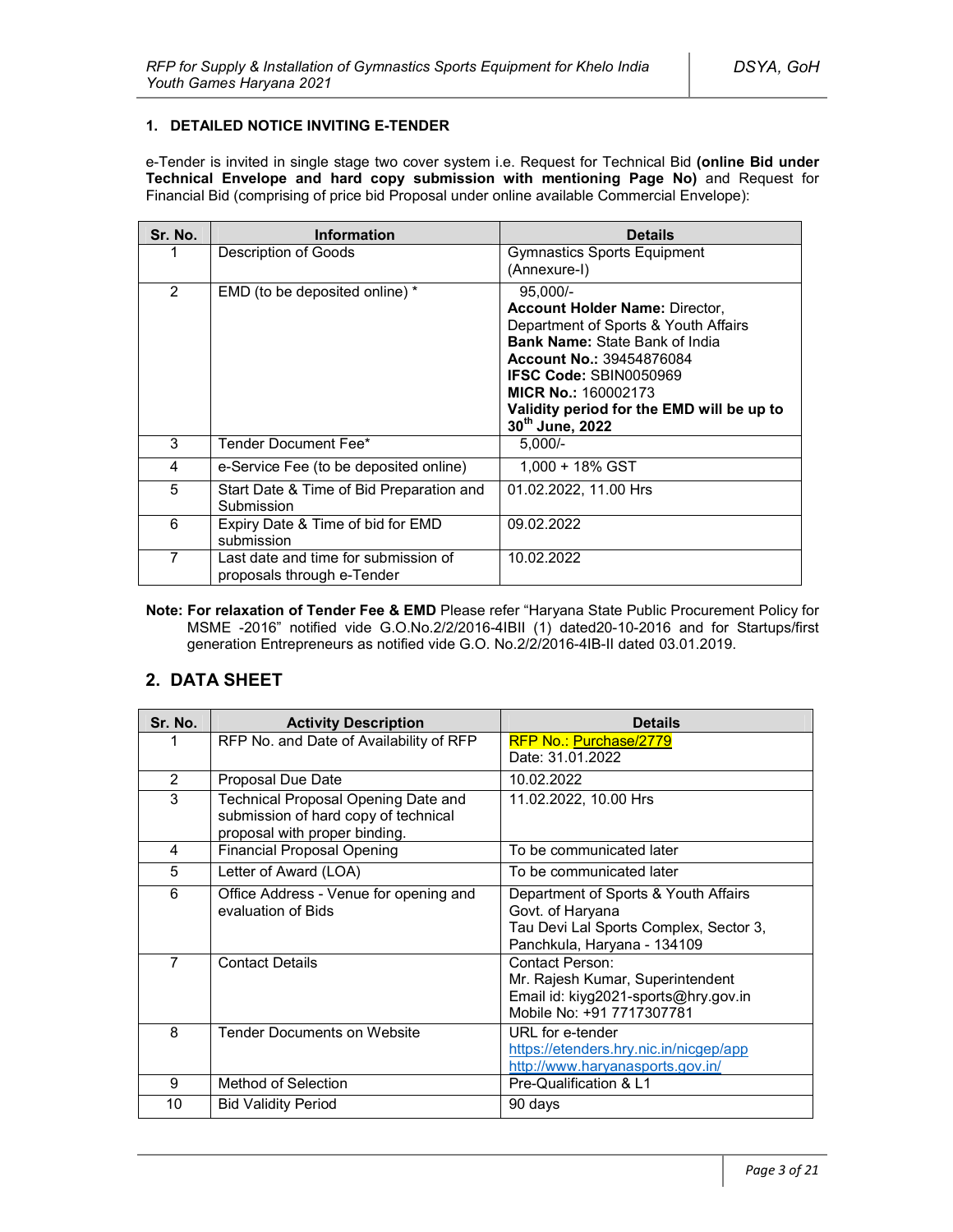## **A. Information to Bidders:**

#### **1. Instructions to bidder on Electronic Tendering System.**

Registration of bidders on e-Procurement Portal**,** Information about Digital Certificate, Instructions about Online Payment of Tender Document fee/e-Service Fee/Earnest Money, Important Instructions & Help manual for online bidding and other General issues option available on Home page of NIC e-procurement portal i.e https://etenders.hry.nic.in.

In case bidders need any clarifications or if training required to participate in online tenders they can contact office Timings of Help-desk support & Contract Details: -

The detail may be seen under "Contract US" option available on Home Page of NIC e-Procurement portal i.e https://etenders.hry.nic.in.

For support related to Haryana Tenders in addition to Helpdesk: -

In addition, for support related to Haryana Tenders in addition to helpdesk you may also contact to following: -

E - mail: eproc.nichry@yahoo.com Desk: 0172-2700275

**2.** Date and Time of making payment of tender fee, earnest money deposit (EMD) and eservice fee is as under:

|   | A Online submission of EMD, Tender fee & |  |
|---|------------------------------------------|--|
|   | e-Service Fee Option-1: Through Net      |  |
|   | <b>Banking and Debit card</b>            |  |
| в | Online submission of EMD                 |  |
|   | Option-2: Through RTGS/ NEFT-            |  |
|   | (In case of above, the bidder has to     |  |
|   | pay Tender fee & e-Service fee           |  |
|   | Through Net Banking and Debit card       |  |
|   | as per the given date & time schedule)   |  |

- **3.** As the Bids are to be submitted online and are required to be encrypted and digitally signed, the Bidders are advised to obtain Digital Signature Certificate (DSC) at the earliest. For obtaining Digital Certificate, the Bidders should visit NIC portal https://etenders.hry.nic.in/nicgep/app?page=DSCInfo&service=page
- **4.** The Bidders shall have to pay for the Tender Documents Fee, EMD Fees & e-Service Fee online by using the service of secure electronic payment gateway. The secure electronic payments gateway is an online interface between bidders and online payment authorization networks.
- **5.** The bidders must have Net Banking account in order to pay Tender Document Fee and e-Service Fee.
- **6. Payment of Tender Fee: -** The payment for the Tender Document Fee shall be made by the interested bidder online directly through Net Banking with the available Banks at e- GRAS e-Payment Gateway.
- **7. Payment of e-Service Fee: -** E-Service Fee payment shall be made separately by the interested bidders/ contractors online directly through Net Banking Account.
- **8. Payment of EMD: -** The payment of EMD can be made through Net Banking or RTGS/ NEFT as per details at Para-2 above. In this regard please refer to "Instructions to bidder on Electronic Tendering System.
- **9.** Intending bidders will be mandatorily required to sign-up online (create user account) on the website https://etenders.hry.nic.in to be eligible to participate in the e-Tender. In case the intended bidder fails to pay EMD fee under the stipulated time frame, he/she shall not be allowed to submit his/ her bids for the respective event/Tenders.
- **10.** In case of payment of EMD through RTGS/ NEFT, the interested bidders must remit the funds at least on or before **09.02.2022** and make payment via RTGS/NEFT to the beneficiary account number specified under the online generated challan. The intended bidder/ Agency thereafter will be able to successfully verify their payment online, and submit their bids on or before the expiry date & time of the respective events/ Tenders at https://etenders.hry.nic.in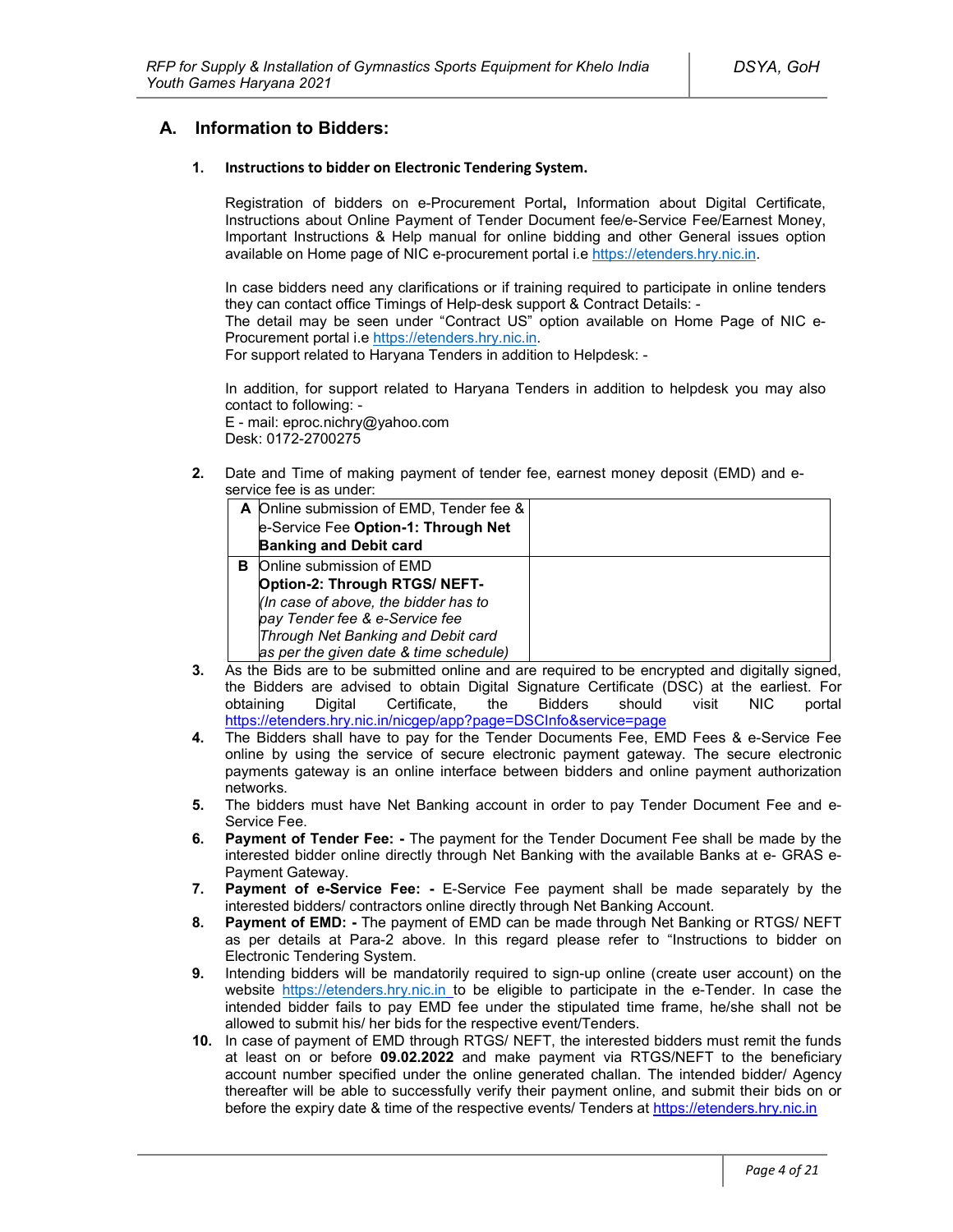- **11.** However, the details of the EMD, Tender document Fee & E Service Fee are required to be filled/ provided at the time of online Bid Preparation.
- **12.** Online Technical Envelope—Reference details of the Earnest Money Deposit, Tender Document Fee & e - Service Fee instrument and scanned copies of supporting documents and QR/technical criteria with proper index and page numbering on all the documents have to be provided as per **Annexure-A** of this document.
- **13.** If the tenders are cancelled or recalled on any grounds, the Tender Document Fee and e-Service Fee will not be refunded to the bidder.
- **14.** If any queries related to this RFP, Bidders can submit their queries only through the official email id kiyg2021-sports@hry.gov.in before 5.00PM on working days.

## **B. Brief Description of Procuring Sports Equipment / items:**

| Sr. No   Description                                           | Quantity | <b>Place of Delivery</b>                                     |
|----------------------------------------------------------------|----------|--------------------------------------------------------------|
| Supply & installation of<br><b>Gymnastics Sports Equipment</b> | 20 Items | Tau Devi Lal Sports Complex,<br>Sector-3, Panchkula, Haryana |

The detailed technical specifications/description of the above items are available at **Annexure-I** of this document. **Only mentioned brand will be acceptable.**

## **C. Specific Terms & Condition/ Eligibility Criteria related to above items: -**

| 1. | The Bidder must be a Single Business Entity for the<br>purpose of this Invitation for RFP Document, a business<br>entity shall mean a company registered in India under<br>the Companies ACT, 1956 or 2013 or a partnership firm<br>registered under The Limited Liability Partnership Act,<br>2008 or The Indian Partnership Act 1932.<br><b>JV/Consortium not Allowed.</b>                                                       | Certificate<br>Registration<br>of<br>Incorporation(s).                                                                                            |
|----|------------------------------------------------------------------------------------------------------------------------------------------------------------------------------------------------------------------------------------------------------------------------------------------------------------------------------------------------------------------------------------------------------------------------------------|---------------------------------------------------------------------------------------------------------------------------------------------------|
| 2. | Average annual turnover of the Bidder in the last 3<br>years i.e. 2017-18, 2018-19 and 2019-20 must be at<br>01 Crore from sale of sports equipment/items &<br>least<br>Sports Apparel.                                                                                                                                                                                                                                            | Audited<br>Financial<br>Statements/Certificate<br>from<br>statutory<br>Auditor<br>be<br>should<br>submitted as per the enclosed<br>Annexure-'E'.  |
| 3. | <b>Bidder</b><br>relevant<br>The<br>must<br>have<br>experience<br>in.<br>undertaking any three (03) similar* assignments in the<br>last seven (07) years (International/National level).<br>Note: *Supply and installation of sports equipment for<br>Central Government/State Government/ National Sports<br>Federation / State Sports Federation.                                                                                | Work Order/ Client Certificate/<br>Certificate<br>Completion<br>(Please)<br>provide a list of assignments<br>before attaching relevant evidence.  |
| 4. | The Bidder should be in the business of sale of Sports<br>Equipment as Original equipment manufacturer (OEM)<br>for at least 05 Years as on March 31 <sup>st</sup> , 2021.<br><b>OR</b><br>In case the Bidder is not a manufacturer (OEM) then the<br>bidder should be an authorized supplier / dealer of the<br>manufacturer and in business of supplying sports<br>equipment for more than one (01) year as on March<br>31,2021. | Proof of OEM /<br>Authorisation<br>Certificate<br>(with period clearly<br>specified)<br>should be submitted as per the<br>enclosed Annexure- 'C'. |
| 5. | The equipment should be supplied to Tau Devi Lal sports complex, Sector-3, Panchkula,                                                                                                                                                                                                                                                                                                                                              |                                                                                                                                                   |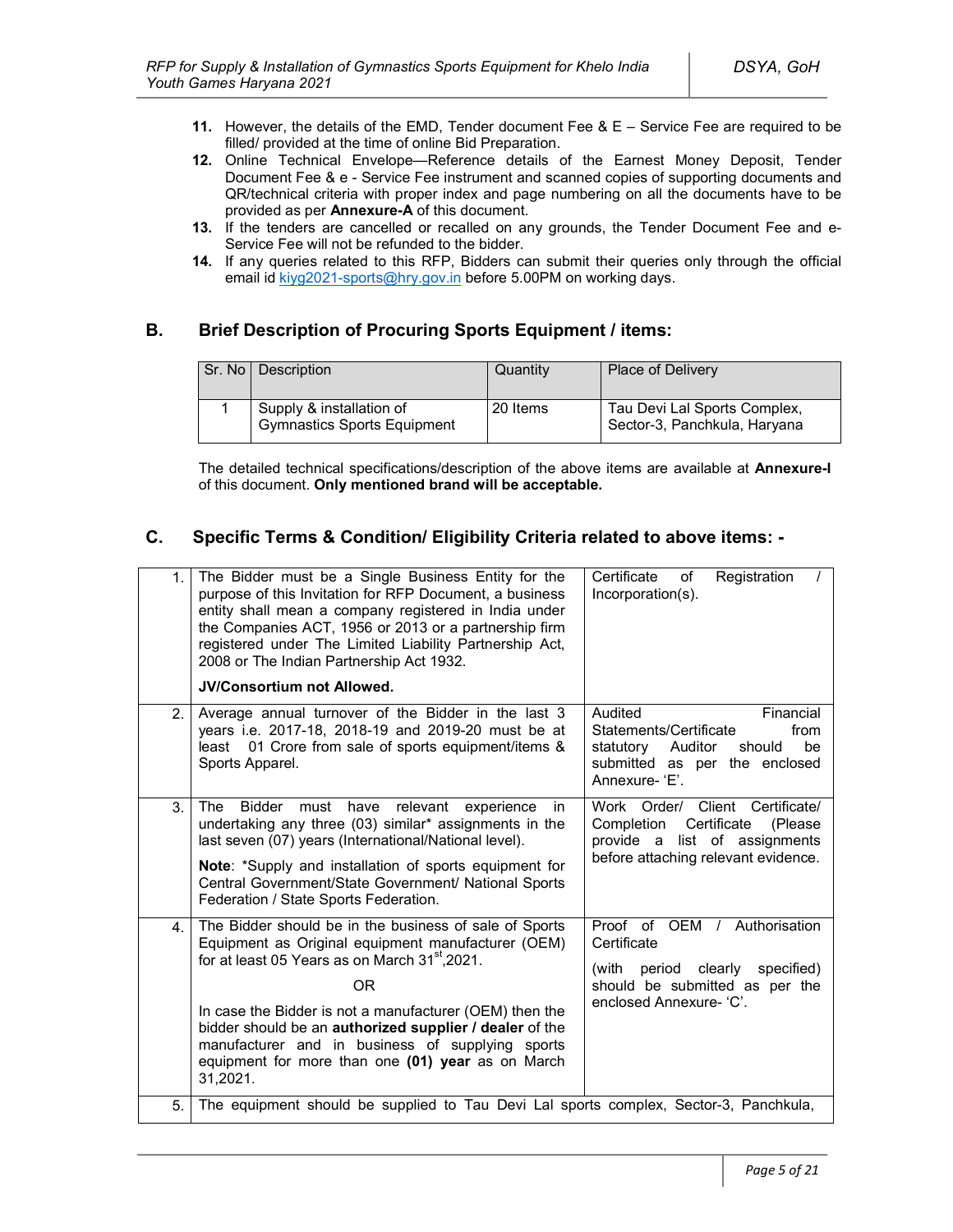|     | Haryana.                                                                                                                                                                                                                                                                                                                                                                                                                                                                                                                                                                  |  |
|-----|---------------------------------------------------------------------------------------------------------------------------------------------------------------------------------------------------------------------------------------------------------------------------------------------------------------------------------------------------------------------------------------------------------------------------------------------------------------------------------------------------------------------------------------------------------------------------|--|
| 6.  | The suppliers are required to submit the detail of sports equipment/items as per Annexure-II.<br>The intending supplier shall also have to mention, the detailed specifications, name of<br>manufacturer/make, model of the article and has to enclose the catalogue in PDF format with<br>image/ pictures of the material offered, for which the rates are quoted as per the below format.                                                                                                                                                                               |  |
|     | Item No                                                                                                                                                                                                                                                                                                                                                                                                                                                                                                                                                                   |  |
|     | Name of the Item                                                                                                                                                                                                                                                                                                                                                                                                                                                                                                                                                          |  |
|     | Offered Make & Model                                                                                                                                                                                                                                                                                                                                                                                                                                                                                                                                                      |  |
|     | Specification<br>Compliance<br><b>NIT</b><br>as<br>per<br>(Yes/No)                                                                                                                                                                                                                                                                                                                                                                                                                                                                                                        |  |
|     | Offered item with Original Images                                                                                                                                                                                                                                                                                                                                                                                                                                                                                                                                         |  |
|     | Above format should be proper in one page for each item. The photocopies/ Xerox /fax of<br>these documents will not be considered. In absence of the above original documents, the<br>item(s) offered will not be considered. The preference will be given to the items bearing ISI/ISO<br>/quality control make for the sports material & goods.                                                                                                                                                                                                                         |  |
|     | In case of doubt in material, supplied by the firm/bidder, the expenditure incurred on getting the<br>material tested will be borne by the bidder. If, even after approval, information / facts submitted<br>by the bidder are found misleading / incorrect etc., DSYAGOH reserves the right to reject the<br>tender for the current / future supply or may impose penalties as deemed fit. Non-compliance<br>of any of the terms & conditions of the tender will also warrant above penalties.                                                                           |  |
| 7.  | The intending supplier should quote the rates inclusive of all expenses, charges, taxes, duties,<br>transportation, packing and forwarding, insurance etc. inclusive of all applicable taxes and<br>freight charges for Tau Devi Lal sports complex, Sector-3, Panchkula, Haryana. Rate quoted<br>shall also include Supply, Installation, and Commissioning & On-site training for operation of<br>equipment. The financial must be submitted in the bidder's letter head with seal and sign.                                                                            |  |
| 8.  | The minimum warranty/guarantee period shall be of two (2) years for equipment/ items. Not<br>applicable for the Items which are subject to non-warranty. However, DSYA will verify whether<br>the quoted equipment's/items are falling under warranty or non-warranty. Decision of the<br>DSYA will be final in this regard. Any period over and above the minimum period mentioned<br>shall also be accepted.                                                                                                                                                            |  |
| 9.  | For imported equipment if supplied directly from foreign): The custom clearance,<br>transportation, insurance etc. of the equipment from the port of entry in the country to the<br>consignee's place shall be sole responsibility of the supplier and its agent. These are to be<br>shown separately in the price bid. However, for custom duty exemption wherever applicable for<br>import of sports equipment/goods KIYG, 2021 secretariat will apply to the appropriate<br>authority. The seller and his agent should liaison the claim for exemption of Custom Duty. |  |
| 10. | Technical specification of the sports equipment used in competitions should be as per rule of<br>the International / National Federation/Association of concerned disciplines.                                                                                                                                                                                                                                                                                                                                                                                            |  |
| 111 | DSYAGOH will be legally competent to cancel the supply order and also to take any other<br>action against the supplier including imposing any penalty during or till the final execution of<br>the supply, in case the supplier is ever found to have committed any fraud against DSYAGOH<br>in supplying the material or indulged in any other malpractices thereof causing any financial<br>losses during contract period.                                                                                                                                              |  |
|     | 12. The bidders will give a self-attested declaration on Rs 100/- stamp paper that the quality and<br>brand of sports equipment used in competitions and quoted in the tender are correct and as<br>per rule of International/National/Associations of concerned disciplines. In case of any defect,<br>DSYAGOH may impose penalty as deemed fit and will have the right to make recovery from<br>security or any pending bills or and take any legal action as deemed fit.                                                                                               |  |
| 13. | The Bidder must submit information with supporting documents as specified in Annexure III.                                                                                                                                                                                                                                                                                                                                                                                                                                                                                |  |
|     | 14. DSYAGOH considering, past performance of the tenderer, reserves the right to reject any                                                                                                                                                                                                                                                                                                                                                                                                                                                                               |  |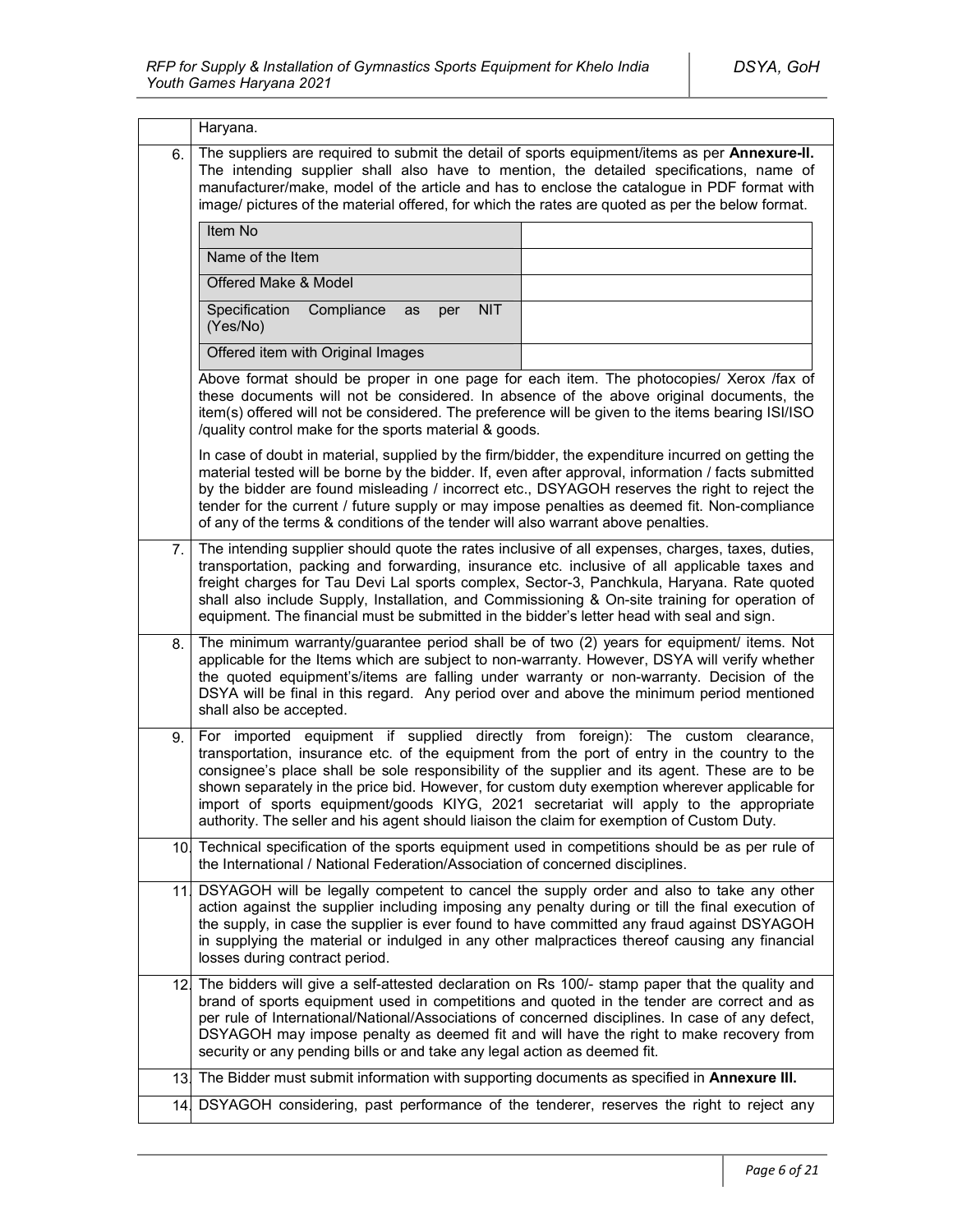|                 | tender.                                                                                                                                                                                                                                                                                                                                                                                                                                                                                                                                                                                                                                                                                                                                                                                                                                                                                                                                                  |  |
|-----------------|----------------------------------------------------------------------------------------------------------------------------------------------------------------------------------------------------------------------------------------------------------------------------------------------------------------------------------------------------------------------------------------------------------------------------------------------------------------------------------------------------------------------------------------------------------------------------------------------------------------------------------------------------------------------------------------------------------------------------------------------------------------------------------------------------------------------------------------------------------------------------------------------------------------------------------------------------------|--|
| 15 <sub>l</sub> | In case, any dispute arises in regard to the tender, the decision of the DSYAGOH will be final<br>and binding.                                                                                                                                                                                                                                                                                                                                                                                                                                                                                                                                                                                                                                                                                                                                                                                                                                           |  |
| 16.             | In case of litigation, the courts at Panchkula only will have jurisdiction for deciding case<br>according to Indian law in force.                                                                                                                                                                                                                                                                                                                                                                                                                                                                                                                                                                                                                                                                                                                                                                                                                        |  |
|                 | 17 The technical bids will be opened first and financial bids of only those bidders shall be opened<br>whose Technical bids are accepted by the competent authority.                                                                                                                                                                                                                                                                                                                                                                                                                                                                                                                                                                                                                                                                                                                                                                                     |  |
|                 | 18. It must be noted that this is just an enquiry and does not amount to any commitment on the<br>part of DSYAGOH to order any products offered. The decision of DSYAGOH in this regard<br>would be final and be entirely, at its discretion.                                                                                                                                                                                                                                                                                                                                                                                                                                                                                                                                                                                                                                                                                                            |  |
|                 | 19. The supplier shall not dispatch the ordered material after expiry of the delivery period. The<br>supplier shall apply to DSYAGOH for extension of delivery period and obtain approval before<br>dispatch. In case the supplier dispatches the goods late, without obtaining an approval for<br>extension, it would be doing so at its own risk and no claim for payment for such supply and /<br>or any other expense related to such supply shall lie against DSYAGOH.                                                                                                                                                                                                                                                                                                                                                                                                                                                                              |  |
|                 | 20. The supplies received, if not found as per specification of tendered items, are liable to be<br>rejected                                                                                                                                                                                                                                                                                                                                                                                                                                                                                                                                                                                                                                                                                                                                                                                                                                             |  |
| 21.             | Supply will be made in full quantity within the stipulated time and at place indicated in the<br>supply order.                                                                                                                                                                                                                                                                                                                                                                                                                                                                                                                                                                                                                                                                                                                                                                                                                                           |  |
|                 | 22 Software up-gradation, if any, during the Guarantee/Warranty shall be provided by the Supplier<br>free of cost.                                                                                                                                                                                                                                                                                                                                                                                                                                                                                                                                                                                                                                                                                                                                                                                                                                       |  |
| 23.             | Delivery period: - The delivery of the store is required in full quantity within 21 days from the<br>date of issue of supply order.                                                                                                                                                                                                                                                                                                                                                                                                                                                                                                                                                                                                                                                                                                                                                                                                                      |  |
| 24.             | <b>Payments terms:</b> - Hundred percent (100%) payment of the contract price subject to recoveries<br>/ liquidated damages/shortages etc., if any, shall be paid on receipt and inspection of goods in<br>good condition (including installation & commissioning) and upon submission of the following<br>documents:<br>Suppliers certificate that the amount shown in the invoice are correct in terms of the<br>i.<br>contract and that all terms and conditions of the contract have been complied with;<br>Four copies of Supplier's invoice showing contract number, goods description, quantity,<br>ii.<br>unit price and total amount;<br>Acceptance Certificate, in original issued by the authorized representative of the<br>iii.<br>consignee;<br>Two copies of Packing list identifying contents of each lot;<br>iv.<br>Insurance certificate;<br>v.<br>Warranty Certificate (Wherever Applicable)<br>vi.<br>vii.<br>Certificate of origin. |  |

**Note**: The format of the Technical Bid/ Index for the Technical Bid Documents will be as per **Annexure-A** of this document and the bidders are requested to upload their Technical Bids on the Portal with index as provided in **Annexure-A.**

**In case of non-submission of required Eligibility Documents as at Annexure-A, the bid of the firm will not be considered and no further chance will be given for the submission of these documents. However, clarification, if any, of already submitted documents maybe obtained in case required as per the rules.**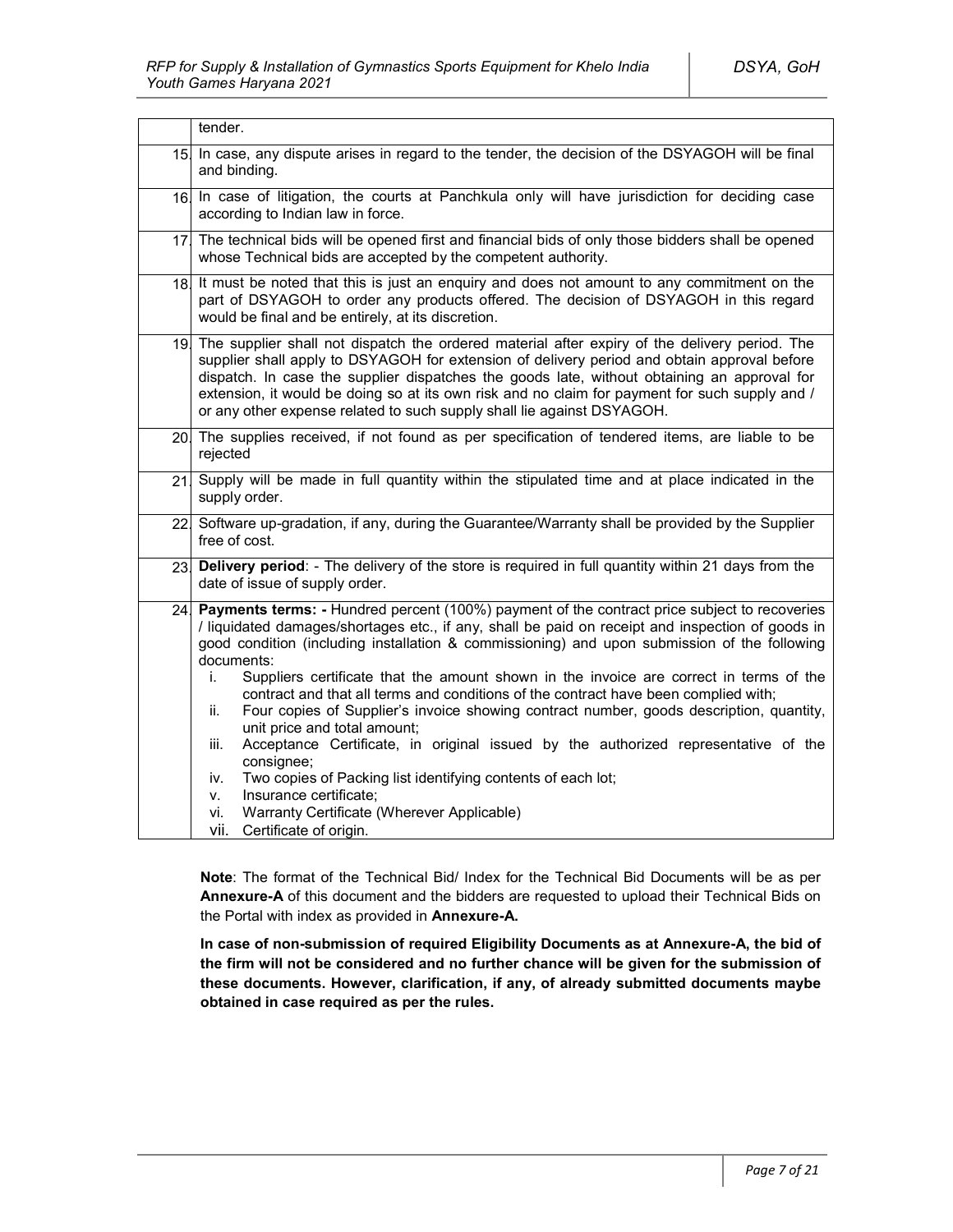**D. Standard Terms and Conditions** (wherever applicable these terms & conditions will overrule the specific terms and conditions as at Para 'C' above): -

#### **1. EMD: -**

The firms are required to deposit Earnest Money as indicated above failing which the tenders are liable to be rejected. Manufacturing Micro & Small Enterprises (MSEs) of the State, Startups/ First Generation Entrepreneurs of the State, Central or Haryana Public Sector Enterprises and "approved sources" as declared by the Industries Department, Haryana, are exempt from the deposit of EMD.

#### **2. Performance Security:**

The successful Tenderer/Bidder shall be required to deposit Performance Security Deposit within 14 days of issuance of LOA as under: -

| Sr. | <b>Type of Firm/Enterprises</b>                                                   | <b>Value of Performance Security</b>                             |
|-----|-----------------------------------------------------------------------------------|------------------------------------------------------------------|
| No. |                                                                                   | <b>Deposit</b>                                                   |
| l1  | Haryana based firms: -                                                            |                                                                  |
|     | (i)<br>Enterprises (MSEs)                                                         | Haryana Based Micro and Small (i) @0.2% of the value of contract |
|     | Haryana based other firms<br>(ii)<br>enterprises                                  | (ii) @2% of the value of contract                                |
| 2   | Other States/ UTs based firms                                                     | @ 3% of the value of contract                                    |
|     | # Haryana based MSEs will be eligible for performance security deposit @ 0.2% who |                                                                  |

*have filed SSI Certificate/EM Part-II/Udyog Aadhaar Memorandum (UAM)/Udyam Registration in Haryana and who participate directly in the tendered/quoted items and offering to supply the entire* Work/Supply Order by their enterprise*.*

The conditions governing the above may kindly be seen in the notification dated 14.12.2020.

The performance security in excess of the EMD already deposited can be submitted in the shape of Demand Draft/Call Deposit Receipt/Banker's Cheque or in the shape of equivalent Bank Guarantee of any scheduled bank with branch in Panchkula. The performance security shall be returned after the successful completion of the warranty period.

In case of Bank Guarantee, the successful bidder shall furnish the performance security for the required amount (as per the above table) valid up to 180 days beyond the warranty period and further revalidating till the warranty in case of replacement during warranty period.

#### **3. Price Fall Clause:**

Price Fall Clause is that the price quoted in the tender/quotation or approved in the Rate Contract for the stores shall not exceed in any way the lowest price at which the tenderer quote for the supply the stores of identical description to Central / State Government Institutions/Undertakings/any other person during the delivery period/currency period of the rate contract. If, at any time during the delivery period/currency period, the successful tenderer reduces the rates/sale price of the quoted stores to any person at the price lower than the price chargeable under the supply order/ rate contract, the tenderers should forthwith notify such reduction and inform this office and the price payable under the supply order/contract for the stores supplied after the date of coming into force of such reduction of the rates shall stand correspondingly reduced to that level. The successful tenderers shall promptly notify the reduction of rates to this office as well as to the concerned Indenting Officer/ Consignees. The tenderer shall also give a certificate on their bills that the rates charged by them are not in any way higher to those quoted by them to the Central and other State Government etc., during the corresponding period. The Indenting Officer shall be required to ensure that requisite certificate is given by the concerned firm on the bills before releasing their payments.

**4. Penalty to firm on Delay in delivery:** Should the contractor fail to deliver or dispatch any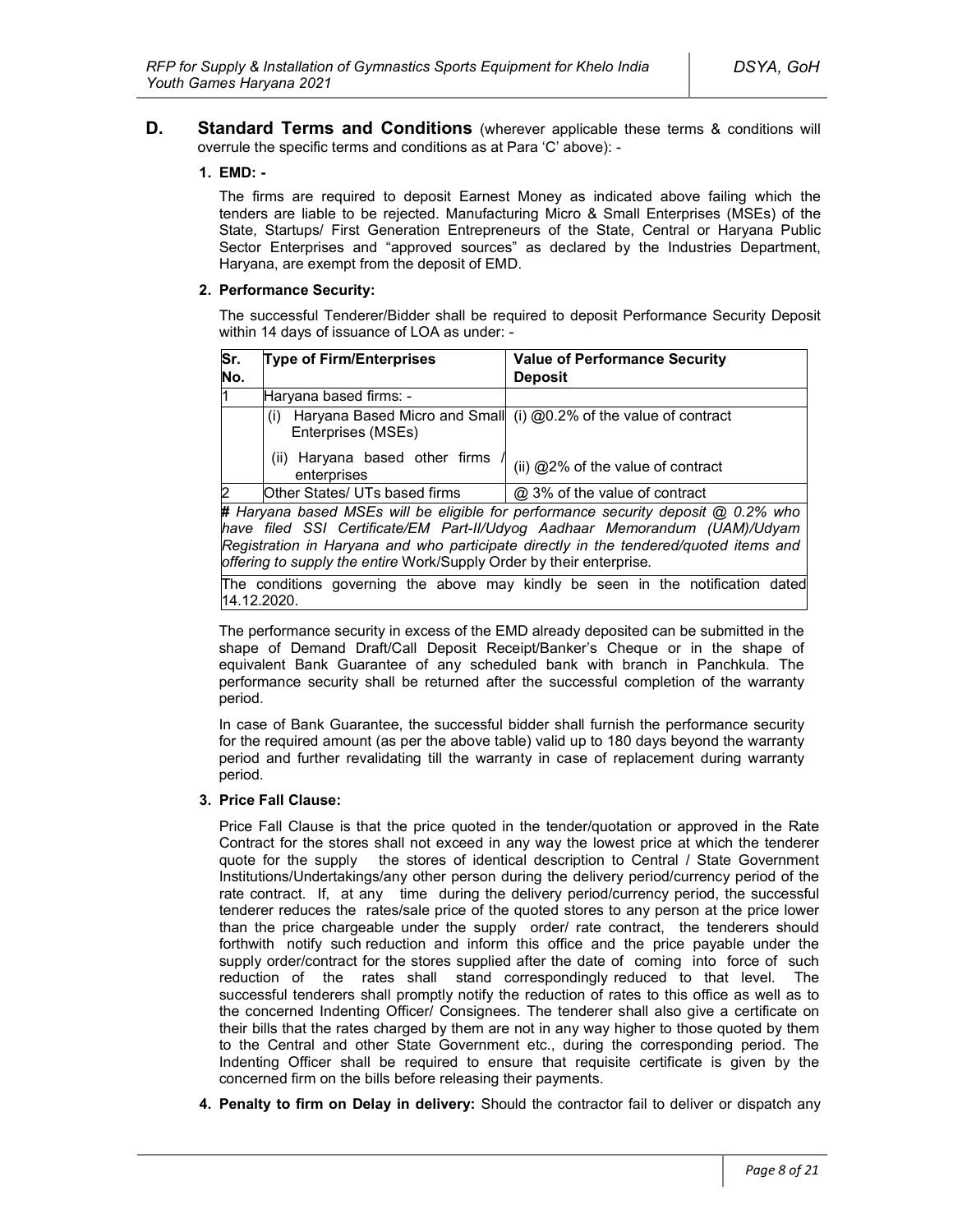consignment within the period prescribed for such delivery or dispatch stipulated in the supply order, the delayed consignment will be subject to 2% penalty per consignment per month recoverable on the value of the stores supplied.

**5.** The bidders are required to quote the basic rates, the delivery/ transportation costs/ applicable GST and duties etc., and the place of billing for the supply of stores clearly and separately. The bidders are required to intimate the place of billing.

#### **6. Penalty Clause for Department/ Govt. Agencies for delay in Payment**

Delay in payments to the suppliers beyond the stipulated credit period indicated in the supply order, unless supported by cogent reasons and approved by a higher authority, will attract penal interest on the defaulting amount  $@$  Rs. 25/- per rupees one lakh per day of delay beyond the stipulated credit period.

#### **7. Negotiation of Rates**

Regarding negotiations of rates, policy issued by the State Government vide G.O. No.2/2/2010-4-IB-II dated 18.06.2013, G.O. No.2/2/2010-4-IB-II dated 16.06.2014, G.O. No.2/2/2010-4-IB-II dated 09.02.2015 will be applicable.

#### **8. Concession to MSMEs of State:**

The State Government has notified "Haryana State Public Procurement Policy for MSME - 2016" which will be applicable in respect of concessions to Haryana based MSMEs and KVIs. For claiming the relevant concession/s like Tender Fee, Earnest Money Deposit (EMD), Turnover, Exemption in respect of Past Performance & Experience, Purchase Preference and Performance Security, the bidders are required to submit the documentary proof from Government authorities showing that they come under Haryana based manufacturing MSME/KVI units as the case may be e.g. **\***Entrepreneurs Memoranda in Haryana in bidder's name and further subject to fulfilment of eligibility criteria as provided in the said Policy of 2016.

**\*Note:-** To claim the concessions/benefits under the above policy, the bidder is required to submit SSI Certificate/Manufacturing Entrepreneurs Memorandum (part-II) issued by the Industries Department Haryana in respect of the quoted item / Udhyog Aadhaar Memorandum (UAM)/Udhyam Registration of Haryana based manufacturing enterprises in respect of the quoted item *(Ref. Industries & Commerce Department Haryana Memo No.TS/DS&D/11389-A Dated 03.07.2018)* and further subject to fulfilment of eligibility criteria as provided in the said Policy of 2016 and amendments from time to time

#### **9. Concession/benefits to Startups/First Generation Entrepreneurs of State:**

The State Government has notified "Concession/benefits in Public Procurement to Startups/First Generation Entrepreneurs of State" which will be applicable in respect of concessions to Startups/First Generation Entrepreneurs of State. For claiming the relevant concession/s like Tender Fee, Earnest Money Deposit (EMD), Turnover, Exemption in respect of Past Performance & Experience, Purchase Preference and Performance Security, the bidders are required to submit the documentary proof as per the said policy.

**10.** In case of evidence of cartel formation by the bidder(s), the EMD is liable to be forfeited along with other actions as are permissible to Government like filing complaints with the Competition Commission of India and/ or other appropriate forums.

#### **11. Purchase Preferences for approved Sources**

The DSYA Haryana, reserves the right to allow purchase preference to the approved sources, including Central or Haryana State Public Sector Undertakings/Enterprises, provided that such approved source takes part in the bidding process and the quoted prices of the approved source is within 10% of the lowest acceptable price, other things being equal. However, such purchase preference would be available to the approved source only at the lowest acceptable price.

**12. Preference to Make in India: -** The public procurement in the State in reference to "Preference to make in India" shall be governed by Govt. Order No.02/08/2020-4IB-II dated 18.11.202 or as amended from time to time in this regard)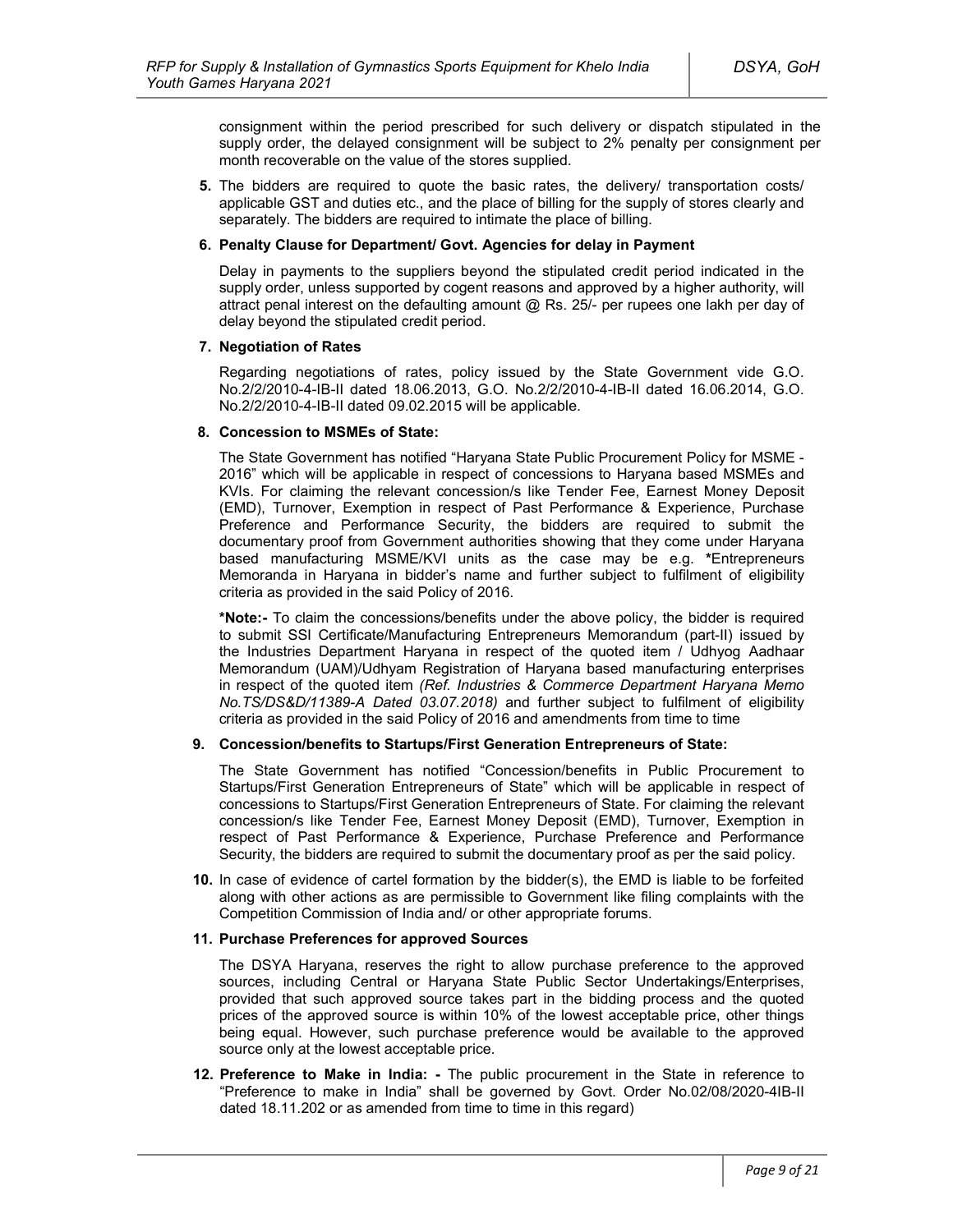**13. Restriction in Public procurement from bidders of certain Countries: -** The restriction on procurement from bidders from a Country or Countries on grounds of Defense of India or matters directly or indirectly related thereto including National Security shall be governed by Govt. Order No.02/09/2020-4IB-II dated 10.12.2020 or as amended from time to time in this regard).

#### **14. Penalty clause for rejected samples/ material offered by the Bidder:**

In case, the material offered for inspection by the firm fails to meet the specifications stipulated in NIT/Order/Contract and the samples are rejected by the Inspecting Committee, the Indenting Department will have the right to levy a penalty at 0.1% of the total order value. In case, the material offered for inspection fails during the 2nd inspection also, the Indenting Department will have the right to increase the penalty to 0.25% of the total order value. In case, the material offered fails during the 3rd and final inspection also, the firm will be liable for penal action including forfeiture of security, risk purchase, debarring/ blacklisting in future, and no further opportunity for inspection would be provided to the supplier firm.

#### **15. Grievance Redressal Mechanism for dealing with the representations/ complaints/ letters of the participating bidders/ firms:**

A time bound Grievance Redressal Mechanism for dealing with the representations/ complaints/ letters of the participating bidders/ firms in the tendering process in the State Public Procurement will be governed by State Government Policy. All the bidders/ firms who want to make any representation/ complaint against any issue related to their technical scrutiny of the bids may do the same within 5 working days (up to 05:00 P.M. of the Fifth Working day) of the date of issue of letter/ intimation regarding their **As per NIT/ Not as per NIT status.** They have to ensure that their communication is delivered/ reached within 5 working days and delay in postal will not be counted as a valid reason. No representation/ complaint in whatsoever manner from the bidders/ firms will be entertained after the opening of Financial Bid.

**16. Blacklisting**: - The firm should not be blacklisted/debarred either in Government Departments/Agencies in State of Haryana or Central Government Departments/Agencies etc. as on the date of submission of the bid in the present tender. Declaration for the same should be submitted as per the enclosed Annexure- 'D'.

### **17. Arbitration Clause**

In the case of dispute arising upon or in relation to or in connection with the contract between the Employer and the Supplier, which has not been settled amicably, any party can refer the dispute for Arbitration under The Arbitration and Conciliation Act, 1996. Such disputes shall be referred to an Arbitral Tribunal consisting of 3 (three) arbitrators, one each to be appointed by the Employer and the Supplier, the third arbitrator shall be chosen by the two arbitrators so appointed by the parties and shall act as Presiding Arbitrator. In case of failure of the two arbitrators, appointed by the parties to reach a consensus regarding the appointment of the third arbitrator within a period of 30 days from the date of appointment of the two arbitrators, the Presiding arbitrator shall be appointed by the Principal Secretary to Government of Haryana, Department of Sports & Youth Affairs, Chandigarh. The Arbitration and Conciliation Act, 1996 and any statutory modification or re-enactment thereof, shall apply to these arbitration proceedings.

Arbitration proceedings shall be held in India at Panchkula, Haryana and the language of the arbitration proceedings and that of all documents and communications between the parties shall be English.

#### **18. Jurisdiction**

All disputes will be settled within the jurisdiction of the Head Quarters of Director, DSYA, Haryana at Panchkula.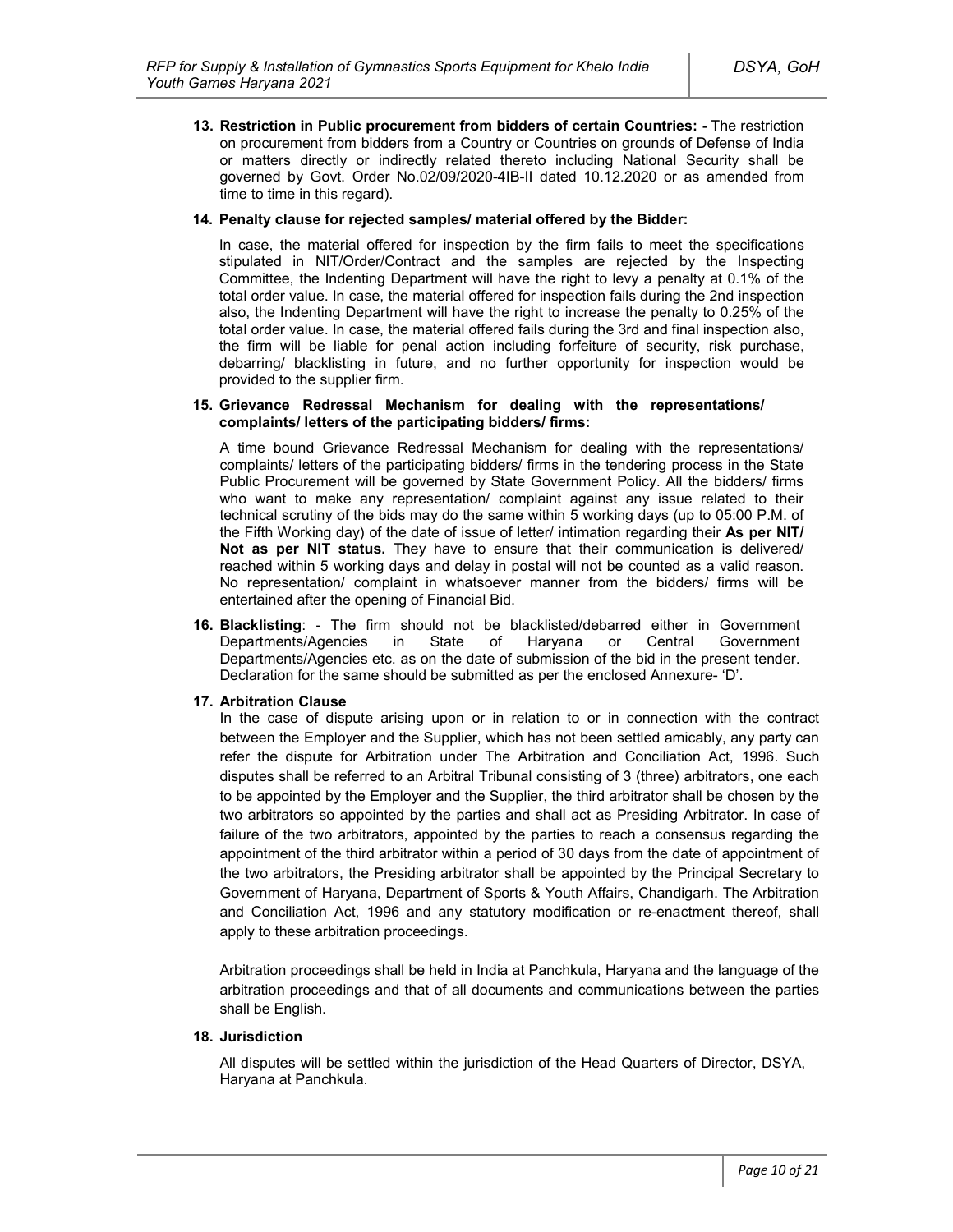### **E. OTHER TERMS AND CONDITIONS**

- 1. The firms are required to mention bifurcation of their rates showing the detail of Basic Rates, GST, Duties etc. in their bid. In case, the supplies are delayed by the firm beyond the stipulated delivery period & there has been any upward revision in the rates of GST/ Duties ON THE CONTRACTED ITEM, no such increase will be allowed. However, if there has been any reduction in GST/Duties, the same will be availed. No variation in GST/ Duties on raw material will be applicable.
- 2. All documents to be submitted by the tenderers with their offer should be self-attested in case the same are copies of original documents.
- 3. The Earnest money of the tenderers will be forfeited to Govt. account and blacklisting/ debarring besides other penal action, if they withdraw their offer/ rates or modify the terms & conditions of the same at any time during the validity of their offer before acceptance.
- 4. The authorized dealer should submit authority letter of their manufacturer, to quote the rates on their behalf failing which tender is liable to be rejected.
- 5. When manufacturer as well as its dealer/s both quote the rates in the same purchase case, then for the purpose of distribution of order, they will be considered as one offer & the order/rate contract will be placed on that firm only which has quoted lower rates among such offers & the offer is as per NIT.
- 6. The Bid i.e. Technical Bid as well as Financial Bid is to be submitted online on web portal https://etenders.hry.nic.in/nicgep/app. The Technical Bids uploaded on the portal should have proper indexing and page numbering on all the documents forming the Technical bid. Any supporting documents if required is to be submitted in online mode only along with their Technical Bids by due date and time.
- 7. The Financial bid/s of only those bidders/ items will be opened who qualify on the basis of their Technical Bids and wherever required approval of samples. The date & time of opening of the Financial bids will be intimated in the due course. The financial must be submitted in the bidder's letter head with seal and sign.
- 8. The offer without prescribed Earnest Money, Tender Fee & E-Service fee is liable to be summarily rejected. The deficiency in the remaining documents and tender requirement can be made subject to the decision by DSYA, Panchkula, Haryana
- 9. The quantity of Stores can be increased or decreased.
- 10. Notwithstanding anything contained in the Tender, DSYA reserves the right to accept or reject any Bid, and to cancel the bid process and reject the Tender, at any time, without thereby incurring any liability to the affected Bidder or Bidders and without any obligation to inform the participating/affected Bidder (s) the reason for such decision.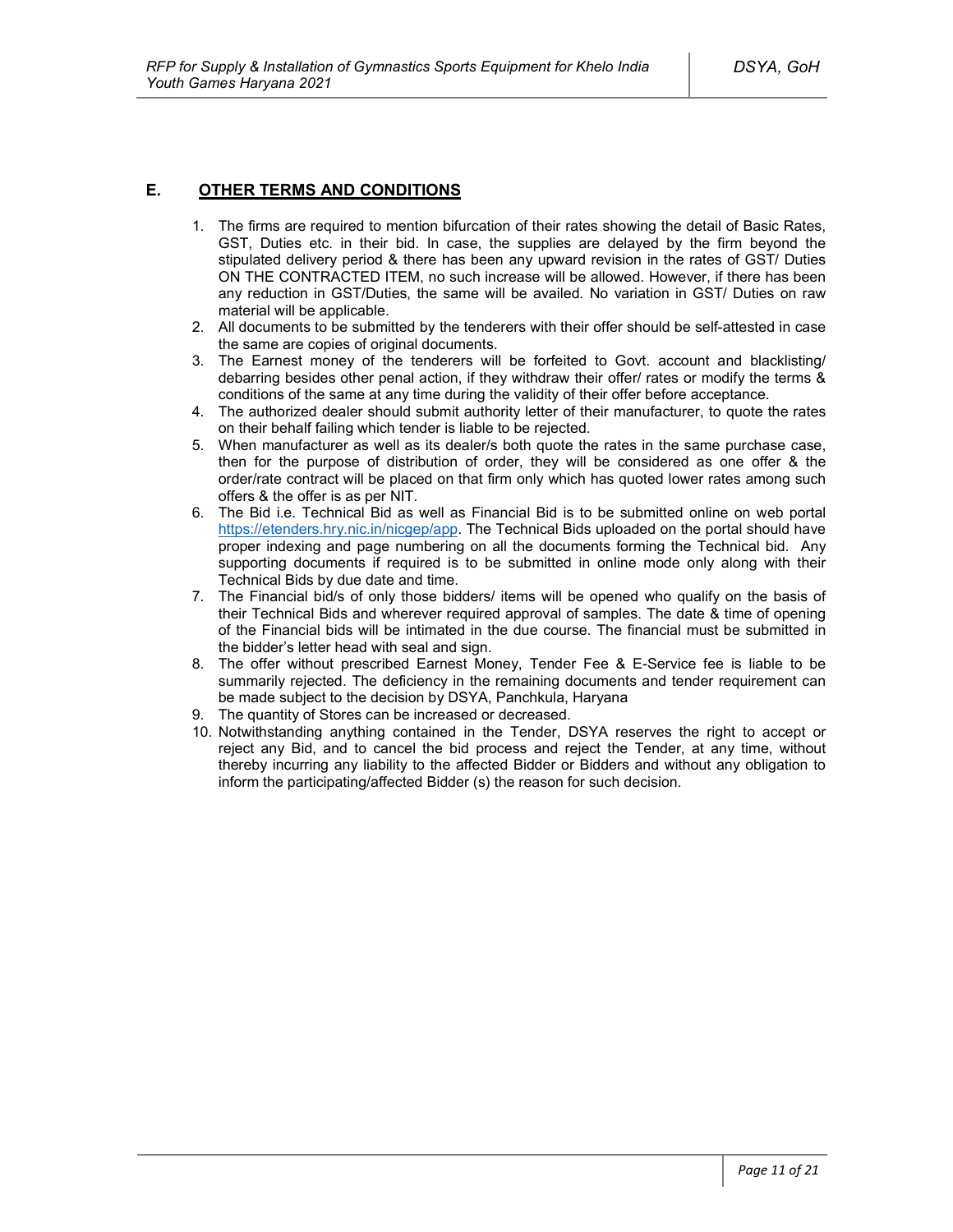## **Annexure- 'A'**

### **Technical Bid format/Index for the Technical Bid documents**

| Sr.<br>No.              | Name of the document                                                                                                                                                                                                                                                                                                                                                                                                                                                    | <b>Status</b><br>of <sub>1</sub><br>submission<br>(Yes/No) | Page Number as per<br>numbering given to the<br>technical<br>bid<br>documents<br>uploaded<br>on the portal |
|-------------------------|-------------------------------------------------------------------------------------------------------------------------------------------------------------------------------------------------------------------------------------------------------------------------------------------------------------------------------------------------------------------------------------------------------------------------------------------------------------------------|------------------------------------------------------------|------------------------------------------------------------------------------------------------------------|
| $\mathbf{1}$            | All the documents submitted by the bidder as part of<br>its Technical Bid are attested by the signing authority<br>of the bidder.                                                                                                                                                                                                                                                                                                                                       | Yes/No                                                     |                                                                                                            |
| $\overline{2}$          | An undertaking by the bidding firm in reference to<br>acceptance of all the terms & conditions and<br>specifications.                                                                                                                                                                                                                                                                                                                                                   | Yes/No                                                     |                                                                                                            |
| 3                       | Bidder should submit documents as per condition<br>No. $C(1)$ of the NIT.                                                                                                                                                                                                                                                                                                                                                                                               | Yes/No                                                     |                                                                                                            |
| $\overline{\mathbf{4}}$ | In respect of condition no. D (16) of the NIT Affidavit<br>on Non-Judicial Stamp Paper duly certified by the<br>Notary stating that the firm [name of the Firm] has<br>blacklisted/debarred<br>either<br>never<br>been<br>in.<br>Government Department/Agencies in State<br>οf<br>Haryana<br>Central<br>Government<br><b>or</b><br>Department/Agencies etc. as on the date of<br>submission of the bid in the present tender. Please<br>refer Annexure- 'D' of the NIT. | Yes/No                                                     |                                                                                                            |
| 5                       | In respect of condition No. C (2) of the NIT Average<br>annual turnover of the Bidder from sale of sports<br>apparel and equipment/items in the last 3 years i.e.<br>2017-18, 2018-19 and 2019-20 must be at least 01<br>Crore. Bidder is required to submit valid Turnover<br>Certificate for last 3 Financial Years duly certified by<br>CA as per the enclosed Annexure- 'E' of the NIT.                                                                             | Yes/No                                                     |                                                                                                            |
| 6                       | Bidder should submit documents as per condition<br>No. C (3) of the NIT.                                                                                                                                                                                                                                                                                                                                                                                                | Yes/No                                                     |                                                                                                            |
| $\overline{7}$          | Bidder should submit documents as per condition<br>No. $C(4)$ of the NIT.                                                                                                                                                                                                                                                                                                                                                                                               | Yes/No                                                     |                                                                                                            |
| 8                       | Bidder should submit all the required details as per<br>Condition as at Sr. No. C (6) of the NIT.                                                                                                                                                                                                                                                                                                                                                                       | Yes/No                                                     |                                                                                                            |
| 9                       | Bidder should submit certificate as per condition No.<br>$C(7)$ of the NIT.                                                                                                                                                                                                                                                                                                                                                                                             | Yes/No                                                     |                                                                                                            |
| 10                      | Bidder should submit the warranty certificate as per<br>condition No. C (8) of the NIT.                                                                                                                                                                                                                                                                                                                                                                                 | Yes/No                                                     |                                                                                                            |
| 11                      | Bidder should submit certificate as per condition No.<br>$C(9)$ of the NIT.                                                                                                                                                                                                                                                                                                                                                                                             | Yes/No                                                     |                                                                                                            |
| 12                      | In respect of Condition as at Sr. No. C (10) of the<br>NIT-the bidder is required to submit certificate that<br>the technical specification of the sports equipment<br>used in competitions should be as per rule of the<br>International / National Federation/Association of<br>concerned disciplines.                                                                                                                                                                | Yes/No                                                     |                                                                                                            |
| 13                      | Bidder should submit self-attested declaration on Rs.<br>100/- stamp paper as per Condition as at Sr. No. C<br>$(12)$ of the NIT.                                                                                                                                                                                                                                                                                                                                       | Yes/No                                                     |                                                                                                            |
| 14                      | In respect of Condition as at Sr. No. C (13) of the                                                                                                                                                                                                                                                                                                                                                                                                                     | Yes/No                                                     |                                                                                                            |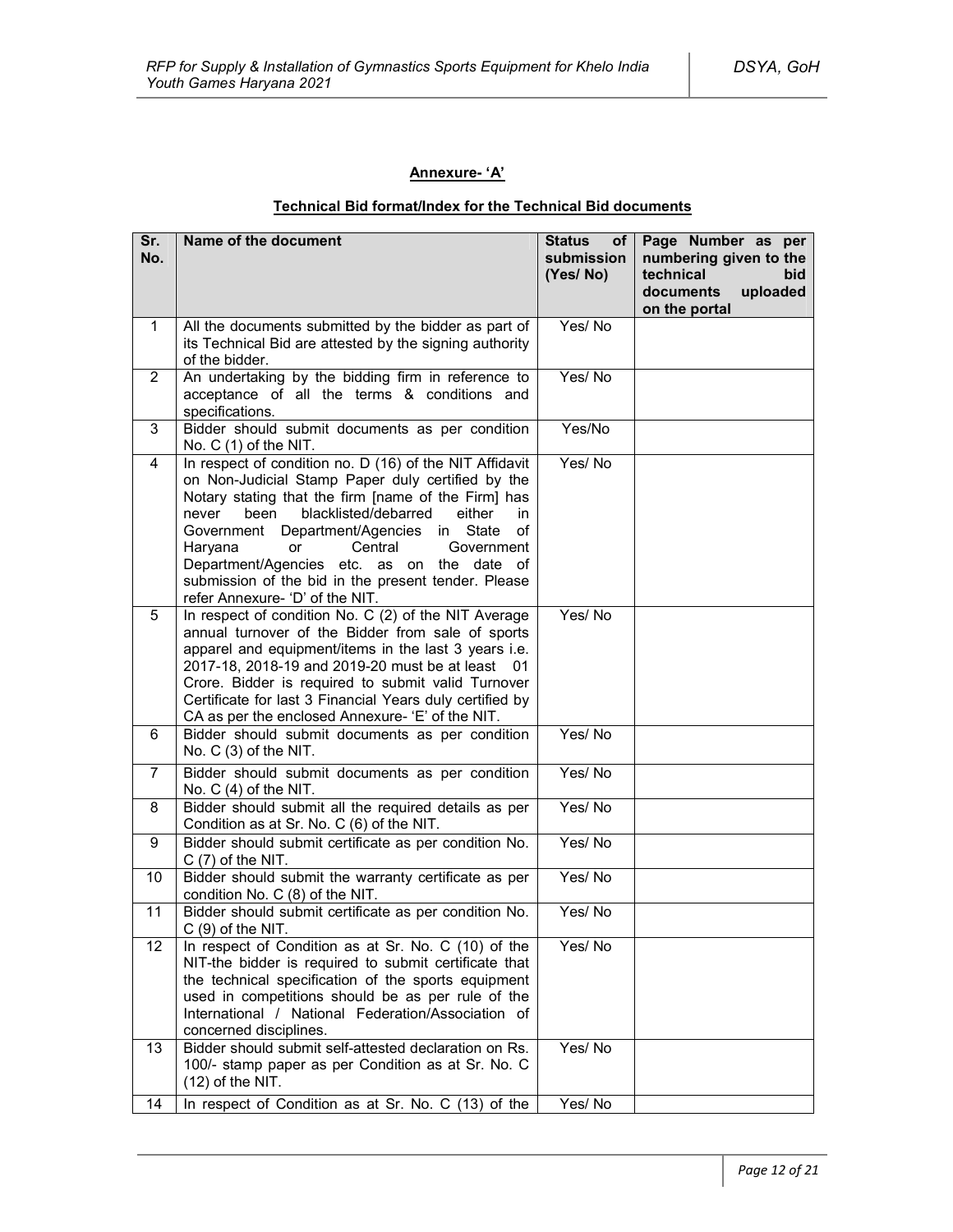|                  | NIT- The bidder must submit information with<br>supporting documents as specified in Annexure-III. |         |  |
|------------------|----------------------------------------------------------------------------------------------------|---------|--|
| 15 <sup>15</sup> | Bidder should submit undertaking as per condition<br>No. $C(22)$ of the NIT.                       | Yes/No  |  |
| 16               | <b>GST</b><br>Bidder should provide Copy of valid                                                  | Yes/No  |  |
|                  | Registration Certificate.                                                                          |         |  |
| 17               | Acceptance of Delivery Period as per NIT.                                                          | Yes/ No |  |
| 18               | Acceptance of Payment terms as per NIT.                                                            | Yes/ No |  |
| 19               | All uploaded documents are properly numbered and                                                   | Yes/No  |  |
|                  | in sequence.                                                                                       |         |  |
| 20               | Tender submission letter submitted                                                                 | Yes/No  |  |
| 21               | PDF Catalogue as per Annexure II                                                                   | Yes /No |  |

**Important:** -\* **In case the Technical Documents are uploaded on the portal without proper page numbering, the Tendering Department will be within its right to cancel the bid of the said firm.**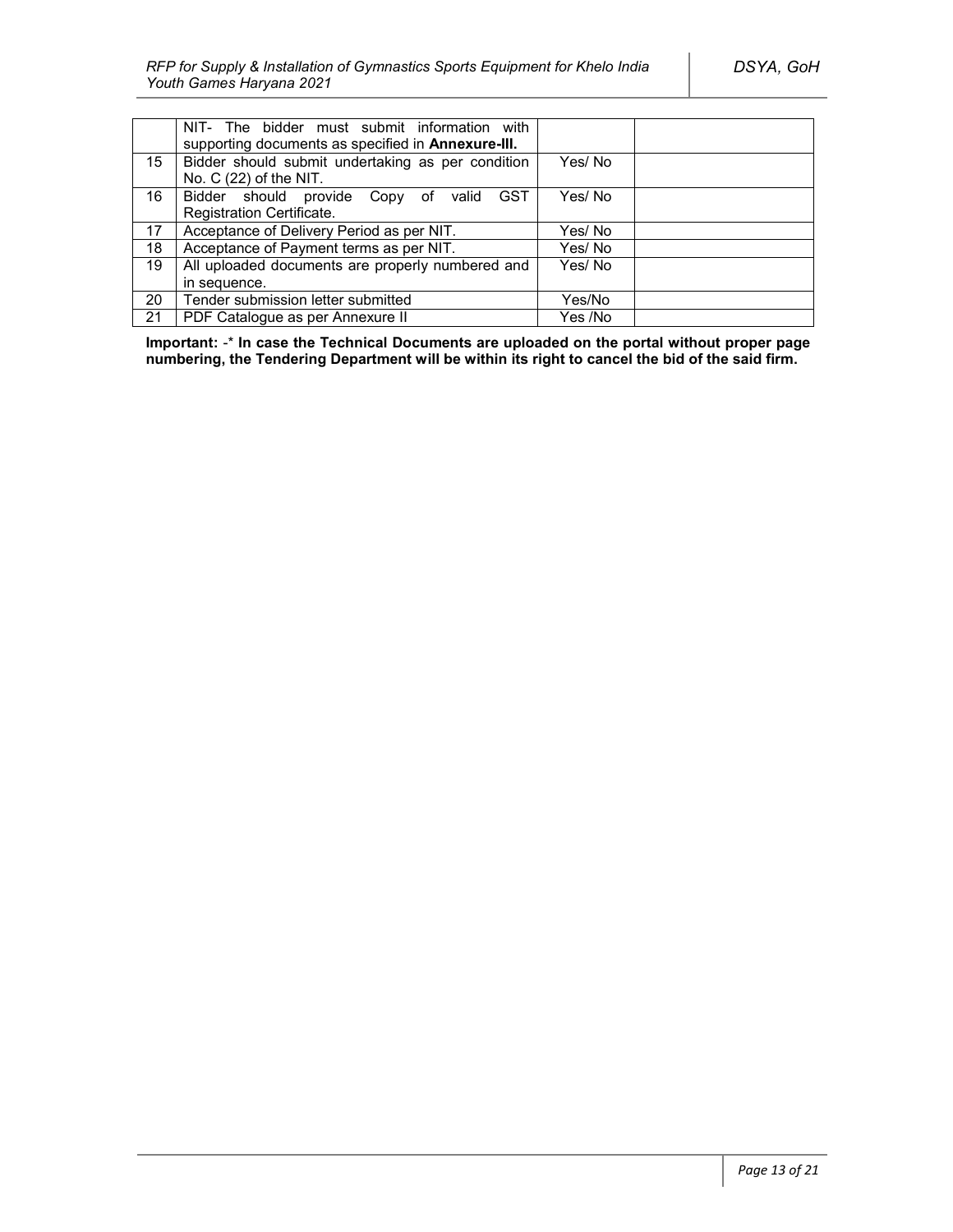### **Annexure- 'B'**

#### **Tender Submission Letter**

To

CEO, Khelo India Youth Games, Department of Sports & Youth Affairs (DSYA), Government of Haryana Tau Devi Lal Sports Complex, Sector 3, Panchkula, Haryana – 134109

Sub: 'Supply & Installation of Gymnastics Sports Equipment for Khelo India Youth Games Haryana-2021'

Ref: RFP No. .................................................

I/ We, the undersigned, offer to provide the above services to DSYA. We are hereby submitting our bid, in a sealed envelope.

I/We, hereby declare that:

- (a) We are enclosing and submitting herewith our Bid, with the details as per the requirements of the tender, for your evaluation and consideration.
- (b) I/We have read carefully the terms and conditions of the tender document attached hereto and hereby agree to abide by the said terms and conditions.
- (c) The bid is unconditional.
- (d) I/We undertake that documents submitted are genuine/authentic and nothing material has been concealed. I/We understand that the contract is liable to be cancelled, if it is found to be having obtained, through fraudulent means/concealment of information.
- (e) We shall make available to the DSYA any additional information it may find necessary or require to clarify, supplement or authenticate the Bid.
- (f) Until a formal agreement is prepared and executed, acceptance of this tender document shall constitute a binding contract between DSYA and us subject to the modifications, as may be mutually agreed to, between DSYA and us.
- (g) We agree to keep this bid valid for acceptance for a period of ninety (90) days from the date of opening the bid.

We understand that the DSYA is not bound to accept any tender that the DSYA receives.

Yours faithfully,

Authorized Signatory (with Name, Designation, Contact no. and Seal) *Note: On the Letterhead of the Bidder.*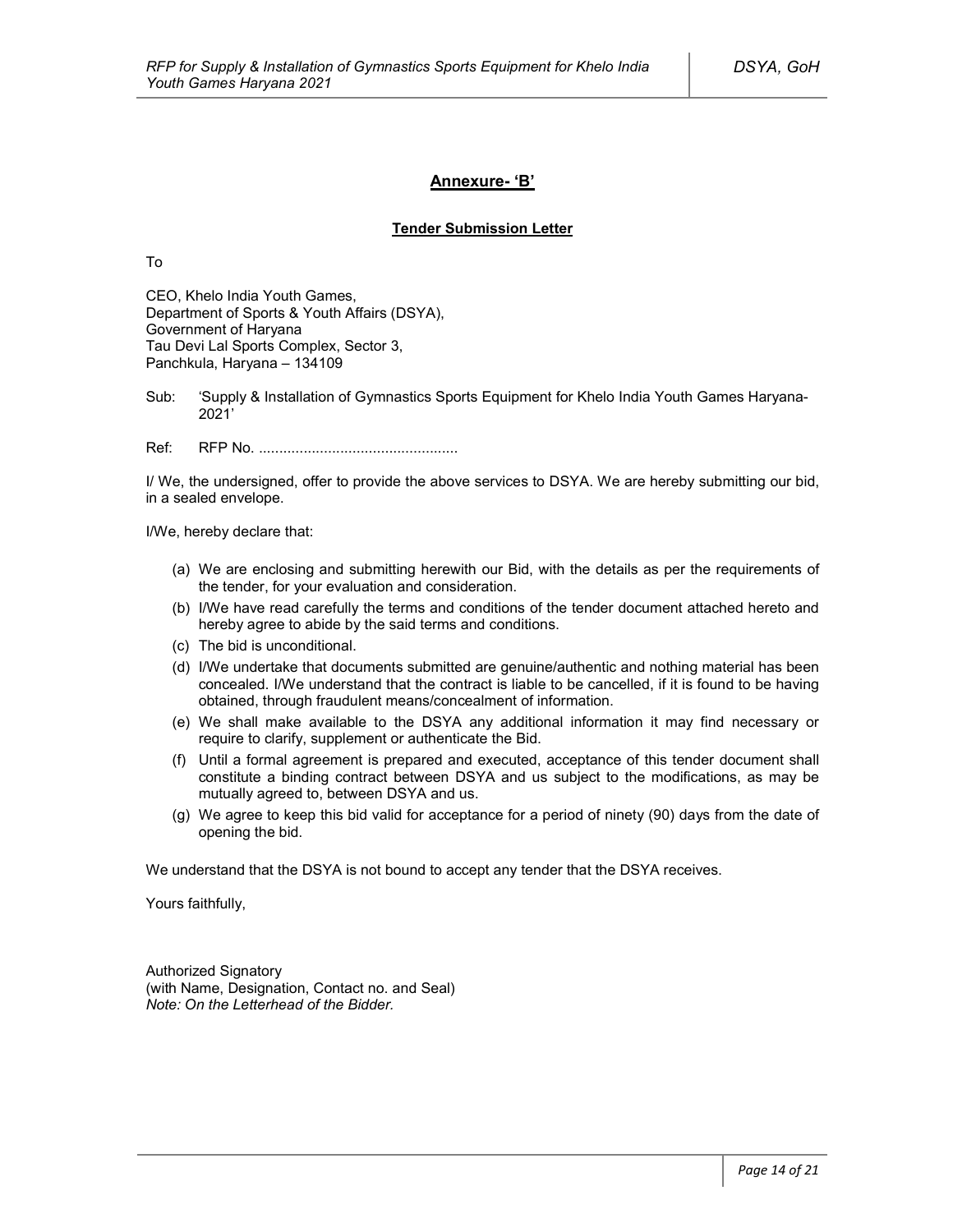### **Annexure- 'C'**

#### **MAF (Manufacturer Authorization Form)**

Date: Ref Number:

To

CEO, Khelo India Youth Games, Department of Sports & Youth Affairs, Govt. of Haryana, Tau Devi Lal Sports Complex, Sector 3, Panchkula, Haryana - 134109

- Sub: 'Supply & Installation of Gymnastics Sports Equipment for Khelo India Youth Games-2021, Haryana'
- Ref: RFP No. .................................................

Dear Sir,

We authorize M/s ………………, to offer their quotation, negotiate and conclude the contract with you against the above invitation for offer.

We hereby extend our full guarantee and warranty as per terms and conditions of the and/or the contract for the equipment and services offered against this invitation for offer by the M/s ……………., **<Full address>**. We hereby commit to the terms and conditions and will not withdraw our commitments during the process and/or the period of contract. As OEM, if the successful bidder is unable to perform services as per contract, OEM shall offer maintenance services or designate another agency as per /contract for equipment offered and shall be responsible for execution of contract and shall be eligible to receive payments as per payment schedule

Yours Faithfully, (Signature of the Bidder)

Name Designation Seal<sup>1</sup> Date<sup>-</sup> Business Address: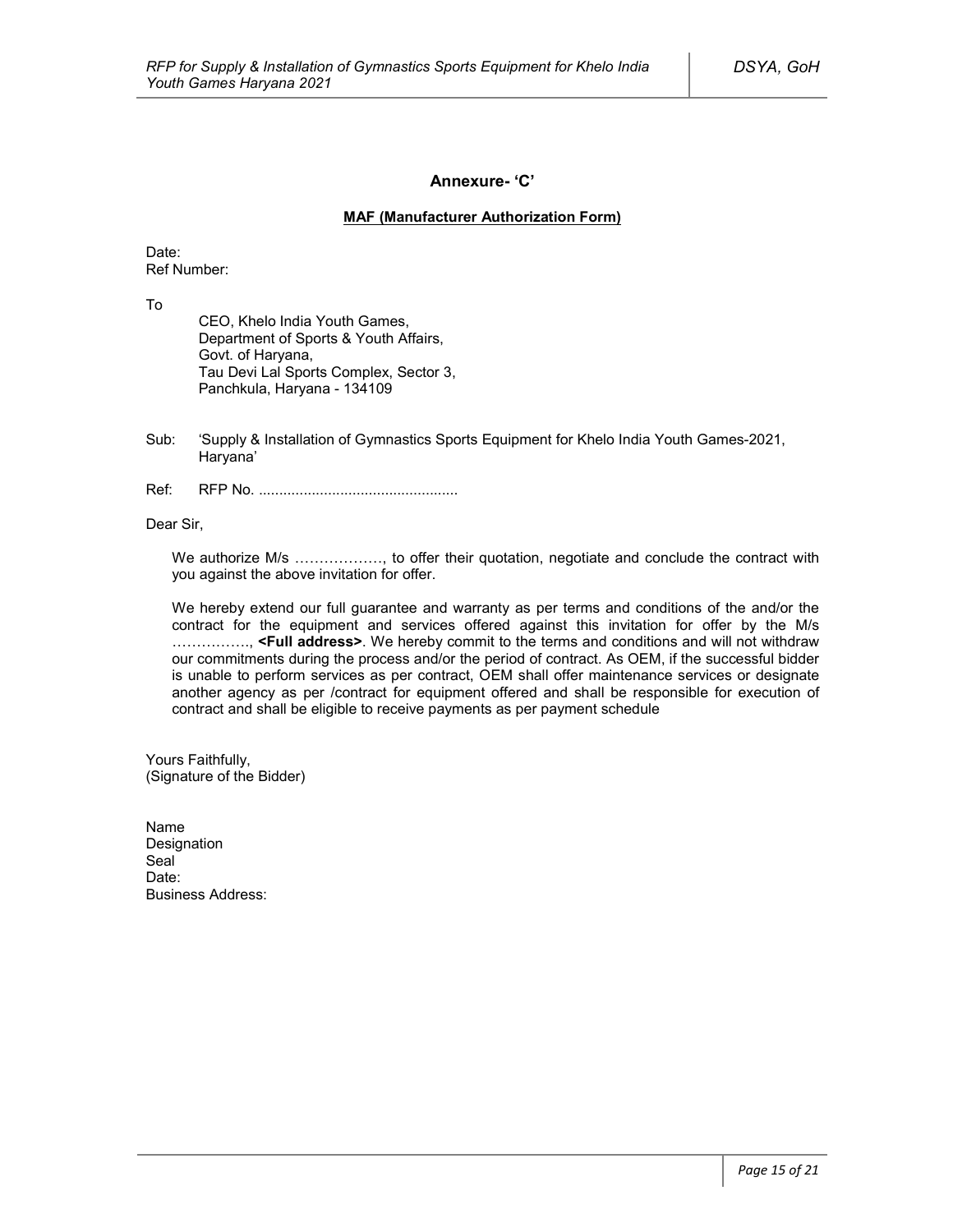### **Annexure-'D'**

### **Performa for Affidavit**

*(on non-judicial stamp paper of Rs. 100/-)*

I \_\_\_\_\_\_\_\_\_\_\_ Proprietor/Director/Partner of the firm M/s.\_\_\_\_\_ do hereby solemnly affirm that our firm M/s.\_\_\_\_\_ has never been blacklisted/debarred either in Government Departments/Agencies in State of Haryana or Central Government Departments/Agencies etc. as on the date of submission of the bid in the present tender.

……………………………………………

Name of the Bidder ……………………………………………

Signature of the Authorised Signatory

…………………………………………… Name of the Authorised Signatory

| Place: |  |
|--------|--|
| Date:  |  |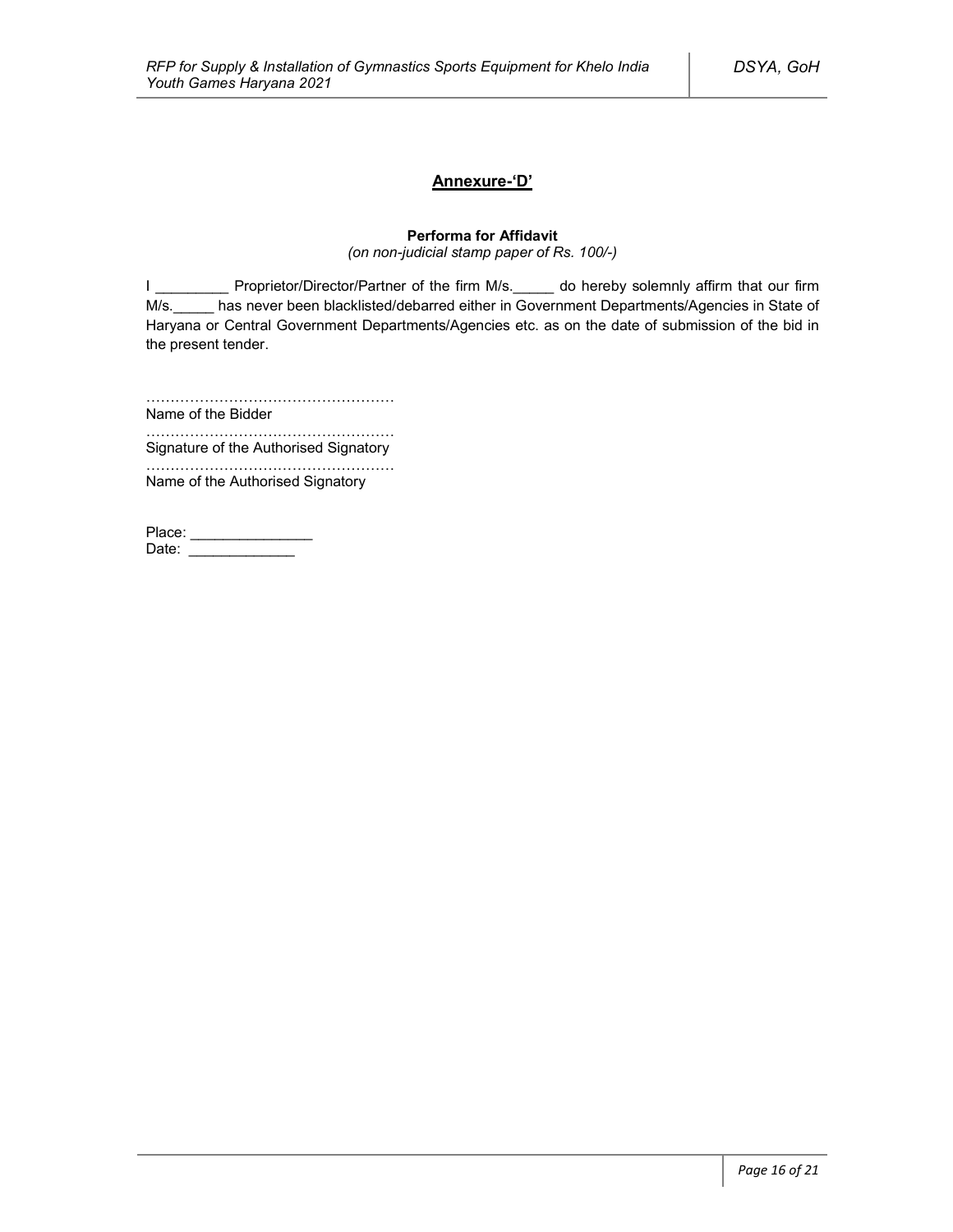### **Annexure- 'E'**

### **Format for Financial Capacity**

| <b>Financial Year</b> | <b>Annual Turnover</b> |
|-----------------------|------------------------|
| 2017-18               |                        |
| 2018-19               |                        |
| 2019-20               |                        |

**Note:** All figures quoted above shall be substantiated by attaching the copy of Audited Annual Reports or a certificate from a Chartered Accountant.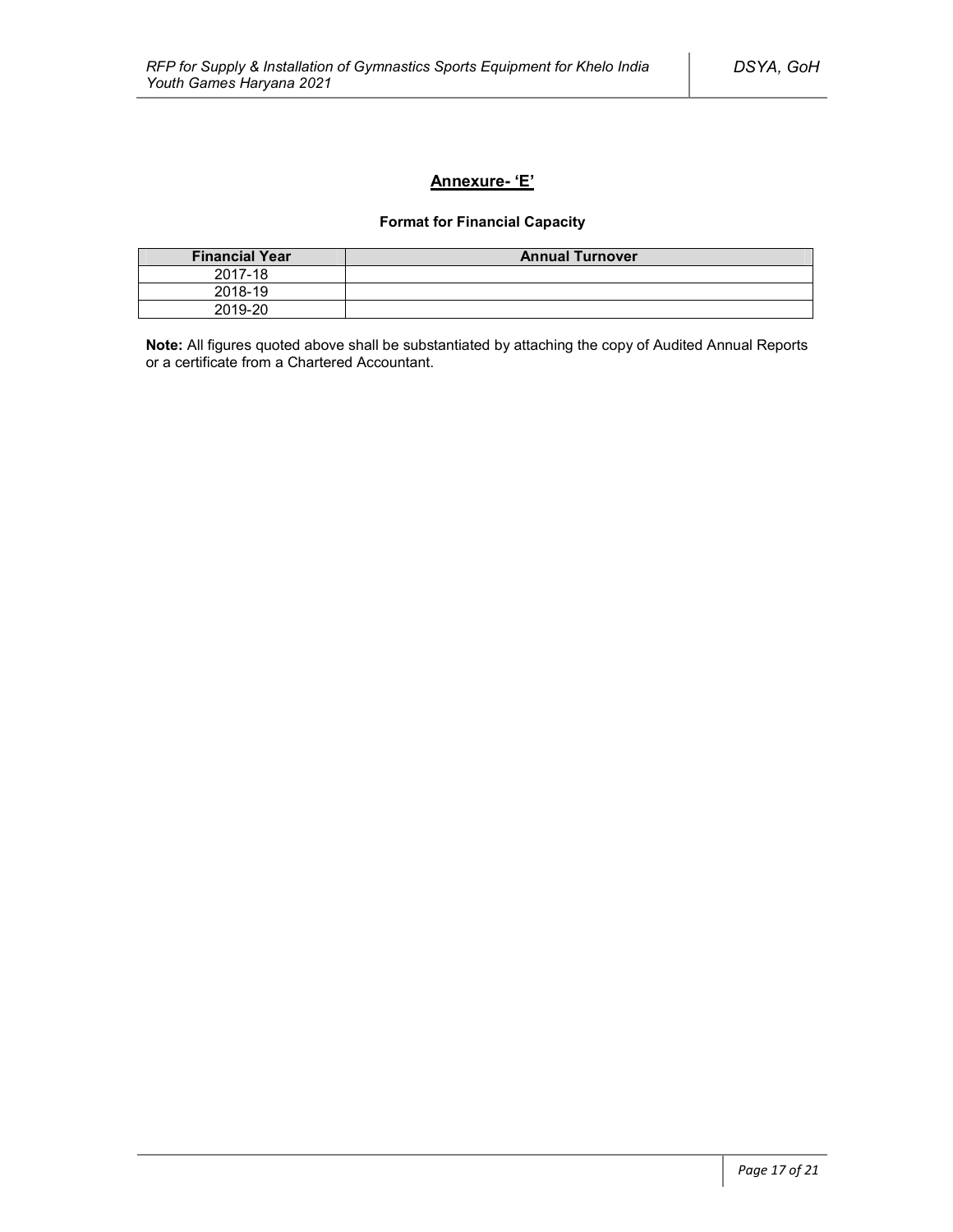#### **ANNEXURE- 'I'**

## **ITEM WISE DETAILED SPECIFICATIONS & QUANTITY**

| <b>Sports Discipline: Gymnastics</b> |                                         |                                                                                                                                                                                                                                                                                |                                 |                |  |  |
|--------------------------------------|-----------------------------------------|--------------------------------------------------------------------------------------------------------------------------------------------------------------------------------------------------------------------------------------------------------------------------------|---------------------------------|----------------|--|--|
| Sr<br><b>No</b>                      | Item<br><b>Description</b>              | <b>Item Specification</b>                                                                                                                                                                                                                                                      | <b>Required</b><br><b>Brand</b> | Quantity       |  |  |
| $\mathbf{1}$                         | <b>Pommel Horse</b>                     | Top: Length 160cm, Width 35cm, Height 28cm<br>Bottom: Length 155cm, Width 30cm, Height 115cm<br>Distance between pommel 40cm-45 cm<br>Tear proof cover material & may not slippery FIG<br>approved                                                                             | AAI,<br>SPIETH,<br>Gemnova      | 1              |  |  |
| $\overline{2}$                       | Rings with<br>Cable Spare               | Total Length 300 cm<br>Leather Belt= 70 cm;<br>Rings 18 cm, diameter 2.80 cm; FIG approved                                                                                                                                                                                     | AAI,<br>SPIETH,<br>Gemnova      | 1              |  |  |
| 3                                    | <b>Vaulting Table</b>                   | Length-120 cm, width-95 cm, height-135 cm<br>Upper Height at bounce area-122 cm<br>The push away area must be shock absorbing for<br>wrist & Shoulders safety & cover material should<br>be non-slippery; FIG approved                                                         | AAI,<br>SPIETH,<br>Gemnova      | 1              |  |  |
| 4                                    | <b>Parallel Bars</b><br>(Only Bars)     | Length-350cm, vertical axis-5cm, Horizontal axis-<br>4cm<br>Upper surface of bars must be made of wood, not<br>sharp edges and non-slippery material; FIG<br>approved                                                                                                          | AAI,<br>SPIETH,<br>Gemnova      | 1              |  |  |
| 5                                    | <b>Horizontal Bars</b>                  | Horizontal bar consists of a round bar and held<br>horizontally by two supports. The supports stand<br>erect on the floor and have additional floor plates<br>for displacing force.<br>Diameter-2.8cm<br>Length 240 cm<br>Height of upper edge: 280 to 290 cm; FIG<br>approved | AAI,<br>SPIETH.<br>Gemnova      | 1              |  |  |
| 6                                    | Run Way Mat<br>(Vaulting)               | Run up mat should have greatest friction between<br>feet & run up mat<br>Length-25M, width-1M, Height-2.5cm<br>Run up mat should have the same color of vault<br>board.; FIG approved                                                                                          | AAI,<br>SPIETH,<br>Gemnova      | 1              |  |  |
| $\overline{7}$                       | Soft Landing<br>Mat (Vaulting)          | Height-10cm, 600x200cm<br>The foam of soft mat should have density of<br>25kg/m; FIG approved                                                                                                                                                                                  | AAI,<br>SPIETH,<br>Gemnova      | $\overline{2}$ |  |  |
| 8                                    | Safety Coller<br>(Vaulting)             | It should be in U shape. The whole surface of<br>safety collor need to be of the same height of<br>vaulting board<br>Length-120 cm, width 20 cm; FIG approved                                                                                                                  | AAI,<br>SPIETH,<br>Gemnova      | 2              |  |  |
| 9                                    | <b>Vaulting Mats</b>                    | Length-600cm, width-250 cm, height 20 cm; FIG<br>approved                                                                                                                                                                                                                      | AAI,<br>SPIETH,<br>Gemnova      | $\overline{2}$ |  |  |
| 10                                   | Spring Boards<br>(2 hard and 2<br>soft) | Spring board may not have any sharp corners or<br>edges. Hard board 8 Spring;<br>Soft Board 5 spring;<br>Length-120cm, width-60cm, height 20 cm; FIG<br>approved                                                                                                               | AAI,<br>SPIETH,<br>Gemnova      | 4              |  |  |
| 11                                   | <b>Balancing Beam</b>                   | The upper surface material of beam must permit<br>effortless gliding and turning & should not slippery.<br>The front part must be padded and should not<br>harder.<br>Length-500cm, height 125 cm, width 10 cm, Top<br>height 16 cm; FIG approved                              | AAI,<br>SPIETH,<br>Gemnova      | 1              |  |  |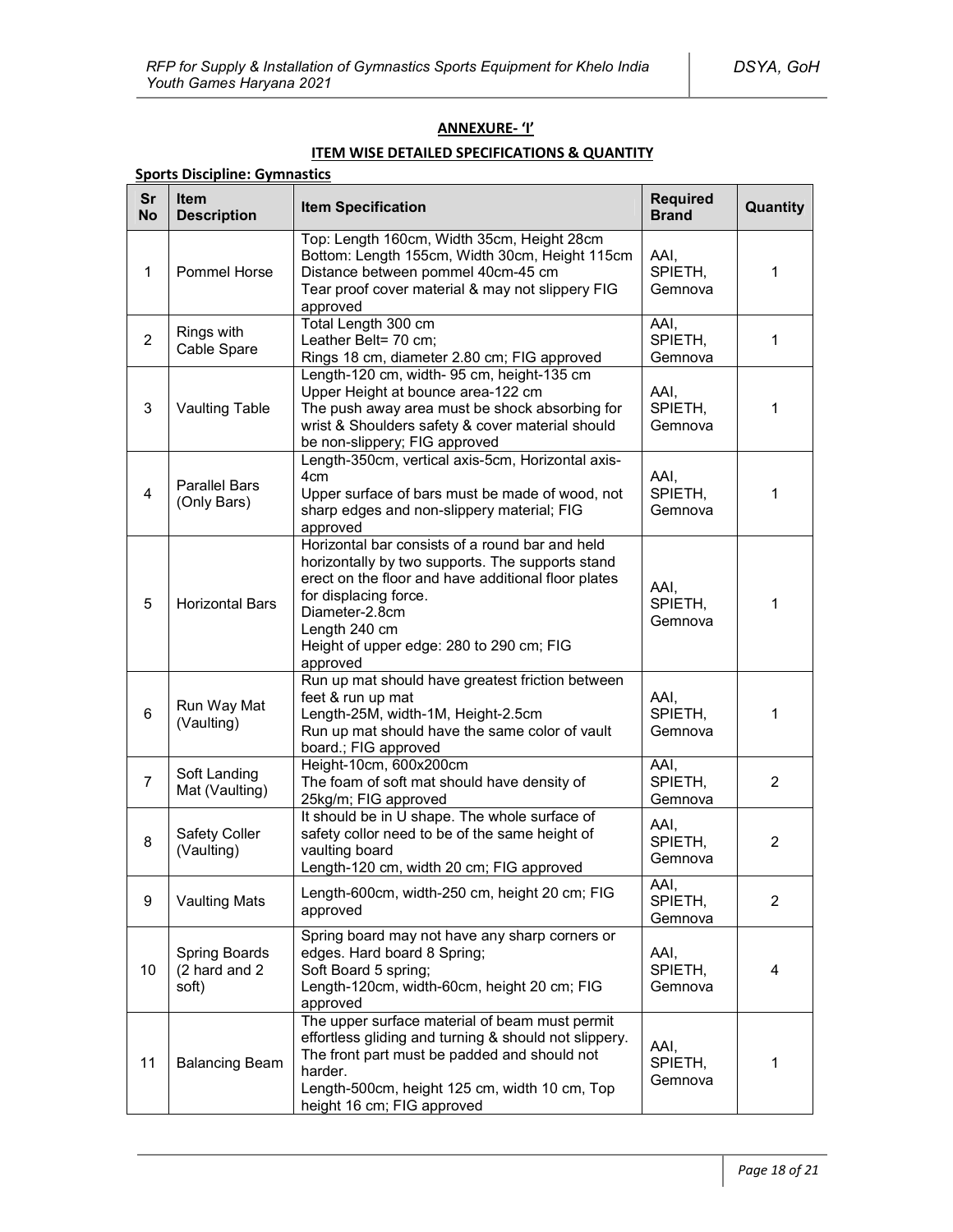| 12 | Spare Bars<br>(Uneven Bars)                                                                      | Diameter-4.0cm, length-240 cm, the bars surface<br>must absorb moisture and bar should be non-<br>slippery. The bars retain the natural colour of<br>wood. The bars should not polished.; FIG approved | AAI.<br>SPIETH,<br>Gemnova | 2  |
|----|--------------------------------------------------------------------------------------------------|--------------------------------------------------------------------------------------------------------------------------------------------------------------------------------------------------------|----------------------------|----|
| 13 | Powder Stand                                                                                     | Height of the stand should min 100cm and capacity<br>should 2 kg powder.                                                                                                                               | AAI,<br>SPIETH.<br>Gemnova | 10 |
| 14 | Jumping Device<br>(Vaulting Table)                                                               | Total Length 25 M<br>Ply board 320cm long and 100 Cm width and<br>Hand placement mat 1x1M; FIG approved                                                                                                | AAI.<br>SPIETH,<br>Gemnova | 1  |
| 15 | Spare Chains<br>and Hooks for<br>Horizontal Bar,<br>Uneven Bars,<br>Roman Rings<br>(04 Set Each) | 50cm long chain with connected iron round cubes<br>of 5cm. x 2cm. x 6mm.<br>30 to 50cm adjustable iron hooks, it should be<br>changeable there length easily .; FIG approved                           | AAI.<br>SPIETH,<br>Gemnova | 12 |
| 16 | Rhythmic<br>Gymnastics<br>Rope                                                                   | FIG approved                                                                                                                                                                                           | Gymnova/<br>Spieth/ AAI    | 4  |
| 17 | Rhythmic<br>Gymnastics<br>Hoop                                                                   | FIG approved                                                                                                                                                                                           | Gymnova/<br>Spieth/ AAI    | 4  |
| 18 | Rhythmic<br><b>Gymnastics Ball</b>                                                               | FIG approved                                                                                                                                                                                           | Gymnova/<br>Spieth/ AAI    | 4  |
| 19 | Rhythmic<br>Gymnastics<br>Clubs                                                                  | FIG approved                                                                                                                                                                                           | Gymnova/<br>Spieth/ AAI    | 4  |
| 20 | Rhythmic<br>Gymnastics<br>Ribbon                                                                 | FIG approved                                                                                                                                                                                           | Gymnova/<br>Spieth/ AAI    | 4  |

**Note:** Bidders are requested to quote exactly the required specifications and brands which are mentioned above. Quoted items other than the above-mentioned specifications and brands will not be considered.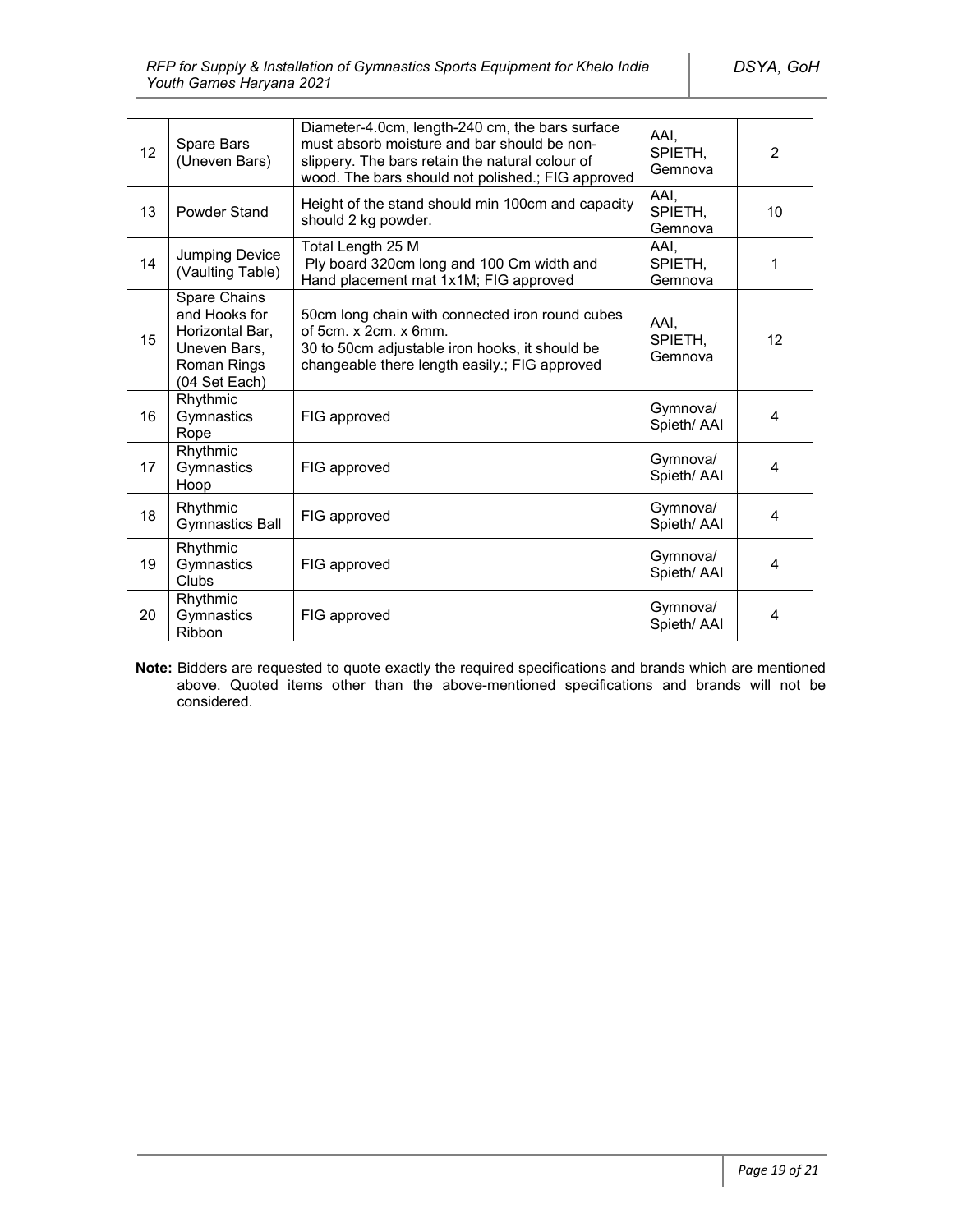### **ANNEXURE- 'II'**

# **COMPLIANCE STATEMENT:**

### **Sports Discipline: Gymnastics**

| <b>Sr No</b>   | <b>Item Description</b>                                                                 | Compliance<br><b>Specifications</b><br>(Yes/No) | <b>Offer Brand</b><br>(Make/Model) | <b>Remarks</b><br>(If Any) |
|----------------|-----------------------------------------------------------------------------------------|-------------------------------------------------|------------------------------------|----------------------------|
| $\mathbf{1}$   | <b>Pommel Horse</b>                                                                     |                                                 |                                    |                            |
| $\overline{2}$ | Rings with Cable Spare                                                                  |                                                 |                                    |                            |
| 3              | Vaulting Table                                                                          |                                                 |                                    |                            |
| 4              | Parallel Bars (Only Bars)                                                               |                                                 |                                    |                            |
| 5              | <b>Horizontal Bars</b>                                                                  |                                                 |                                    |                            |
| 6              | Run Way Mat (Vaulting)                                                                  |                                                 |                                    |                            |
| $\overline{7}$ | Soft Landing Mat (Vaulting)                                                             |                                                 |                                    |                            |
| 8              | Safety Coller (Vaulting)                                                                |                                                 |                                    |                            |
| 9              | <b>Vaulting Mats</b>                                                                    |                                                 |                                    |                            |
| 10             | Spring Boards (2 hard and 2 soft)                                                       |                                                 |                                    |                            |
| 11             | <b>Balancing Beam</b>                                                                   |                                                 |                                    |                            |
| 12             | Spare Bars (Uneven Bars)                                                                |                                                 |                                    |                            |
| 13             | Powder Stand                                                                            |                                                 |                                    |                            |
| 14             | Jumping Device (Vaulting Table)                                                         |                                                 |                                    |                            |
| 15             | Spare Chains and Hooks for<br>Horizontal Bar, Uneven Bars,<br>Roman Rings (04 Set Each) |                                                 |                                    |                            |
| 16             | <b>Rhythmic Gymnastics Rope</b>                                                         |                                                 |                                    |                            |
| 17             | Rhythmic Gymnastics Hoop                                                                |                                                 |                                    |                            |
| 18             | Rhythmic Gymnastics Ball                                                                |                                                 |                                    |                            |
| 19             | Rhythmic Gymnastics Clubs                                                               |                                                 |                                    |                            |
| 20             | Rhythmic Gymnastics Ribbon                                                              |                                                 |                                    |                            |